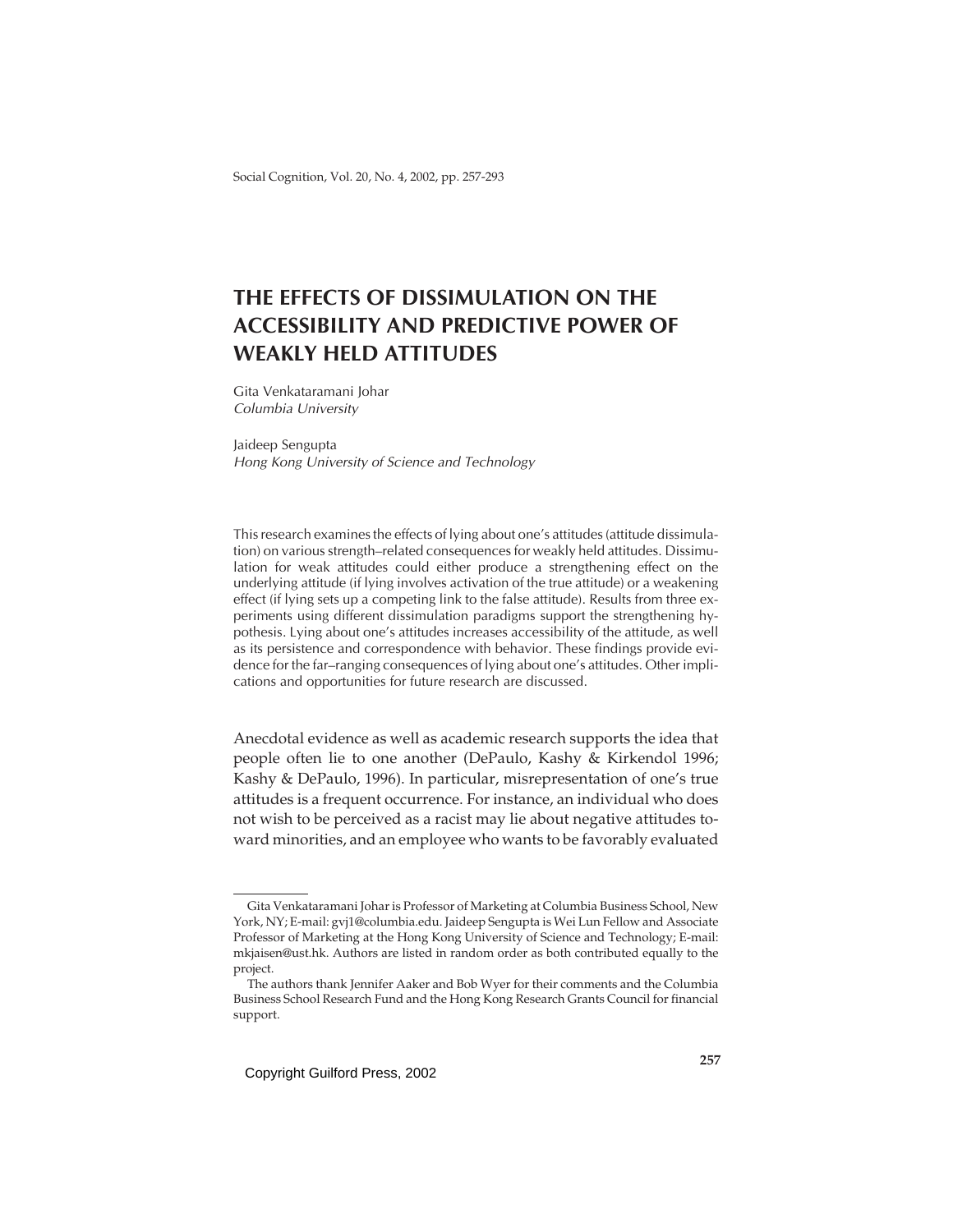#### **258 JOHAR AND SENGUPTA**

may lie regarding true feelings about the boss. Attitude dissimulation can even occur in less ego–involving contexts. For example, we can all recall instances of complimenting a friend about a new acquisition even when we did not really like it. Survey research has also documented that people often lie in their responses to attitude surveys for reasons of social desirability (cf. Sudman & Bradburn, 1982). Given that we engage in such dissimulation, it is important to understand its consequences, which may be more significant than typically assumed.

Research in the area of attitude dissimulation has examined the effect of deception on the deceiver's own attitudes and has concluded that people tend to change their attitudes in the direction of the lie (Bem, 1972; Festinger, 1957; Salancik & Conway, 1972). However, more recent research has found that such attitude change is limited to cases where dissimulation is freely chosen by the deceiver and has negative consequences for which the deceiver feels personally responsible (Cooper & Fazio, 1984; Scher & Cooper, 1989). In many situations however, dissimulation does not have aversive consequences for the dissembler. For example, telling a friend that his new suit looks good (when you think it looks quite bad) may actually produce positive consequences for the friend as well as the dissembler. Research suggests that, in this situation, true attitudes may not change in the direction of the lie. However, recent findings indicate that attitude dissimulation, even when it does not have aversive consequences, may still have important attitudinal effects such as influencing the strength of the underlying attitude (Maio & Olson, 1995, 1998).

Specifically, Maio and Olson (1995) used a forced dissimulation paradigm which minimized possible aversive consequences and found that lying about one's attitudes toward various objects produced a significant reinforcement of true attitudes as manifested in increased attitude accessibility. A subsequent paper extended these results to show that dissimulation also increased the influence of the underlying attitude on judgments of attitude–related issues (Maio & Olson 1998). In this paper, we seek to further our understanding of this counterintuitive effect by broadening the scope of the investigation along two major directions. While Maio and Olson focused exclusively on the effects of dissimulation on attitudes that were strongly held (e.g., attitudes toward murder, friendship, etc.), we examine weak attitudes as well. As explained in greater detail subsequently, an examination of dissimulation effects for weak attitudes provides a stronger test of the strengthening hypothesis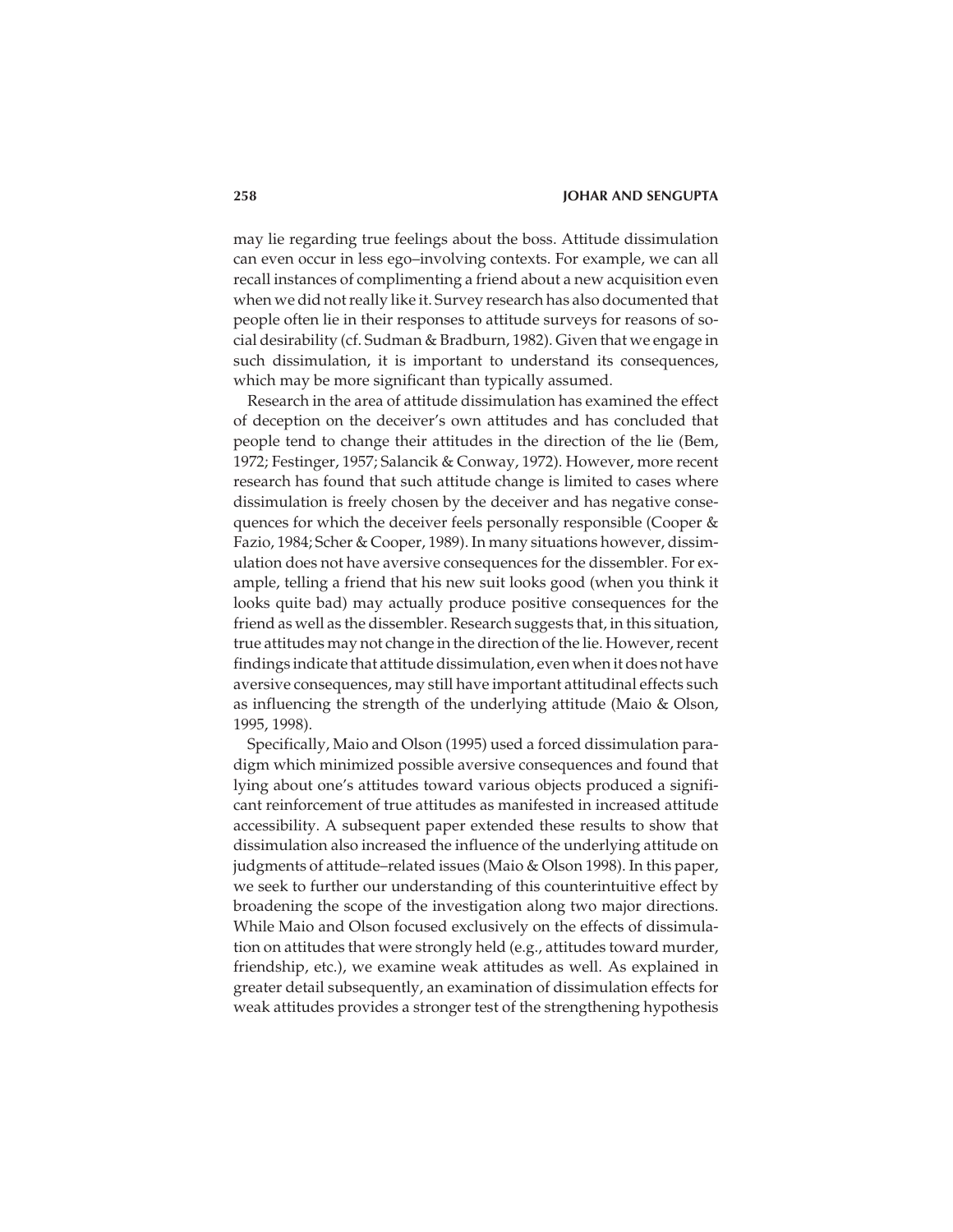tested by Maio and Olson. This extension is also of interest because attitudes are not always held very strongly. For example, in contrast to attitudes toward emotional, ego–involving issues, people often hold relatively weak attitudes toward products and brands. In fact, it seems plausible that people may be more likely to lie about issues/objects toward which they feel less strongly; accordingly, it is important to examine the effects of lying about such attitudes.

In addition to extending the study of dissimulation effects to weakly held attitudes, this research also investigates the impact of dissimulation on some important consequences of attitude strength other than attitude accessibility. In particular, lying takes on particularly important implications if its effects can be shown to affect actual behavior. Accordingly, while Experiment 1 examines the effects of dissimulation on attitude accessibility, Experiments 2 and 3 extend the research to study consequences such as attitude persistence and the attitude–behavior link.

# **THEORETICAL FRAMEWORK**

# ATTITUDE STRENGTH AND ATTITUDE ACCESSIBILITY

The present research draws on Fazio's (1986, 1995) definition and operationalization of attitude strength in terms of attitude accessibility. Fazio has relied on the associative network model of memory to conceptualize attitude strength as the associative strength of the link between an attitude object and its evaluation. Attitude strength is considered to be the underlying characteristic of attitudes that determines their accessibility or ease of retrieval. If the object–evaluation association is strong, the evaluation is expected to be easy to access upon exposure to cues relating to the target object. Accordingly, the time taken to retrieve an evaluation of an object in response to a direct inquiry is used to measure attitude strength (Fazio, 1995).

Under this conceptualization, attitude accessibility is related to other dimensions of attitude strength such as attitude certainty and extremity. Significant correlations have been found between response latency measures of attitude accessibility and measures of attitude extremity and importance (Bargh et al., 1992; Krosnick et al., 1993; see also Fazio, 1995 for a discussion). The significance of attitude accessibility is further highlighted by its crucial role as a factor that moderates the effects of attitudes on consequences such as stability and behavior (Berger & Mitchell, 1989; Fazio, Powell & Williams, 1989; Zanna, Fazio, & Ross, 1994).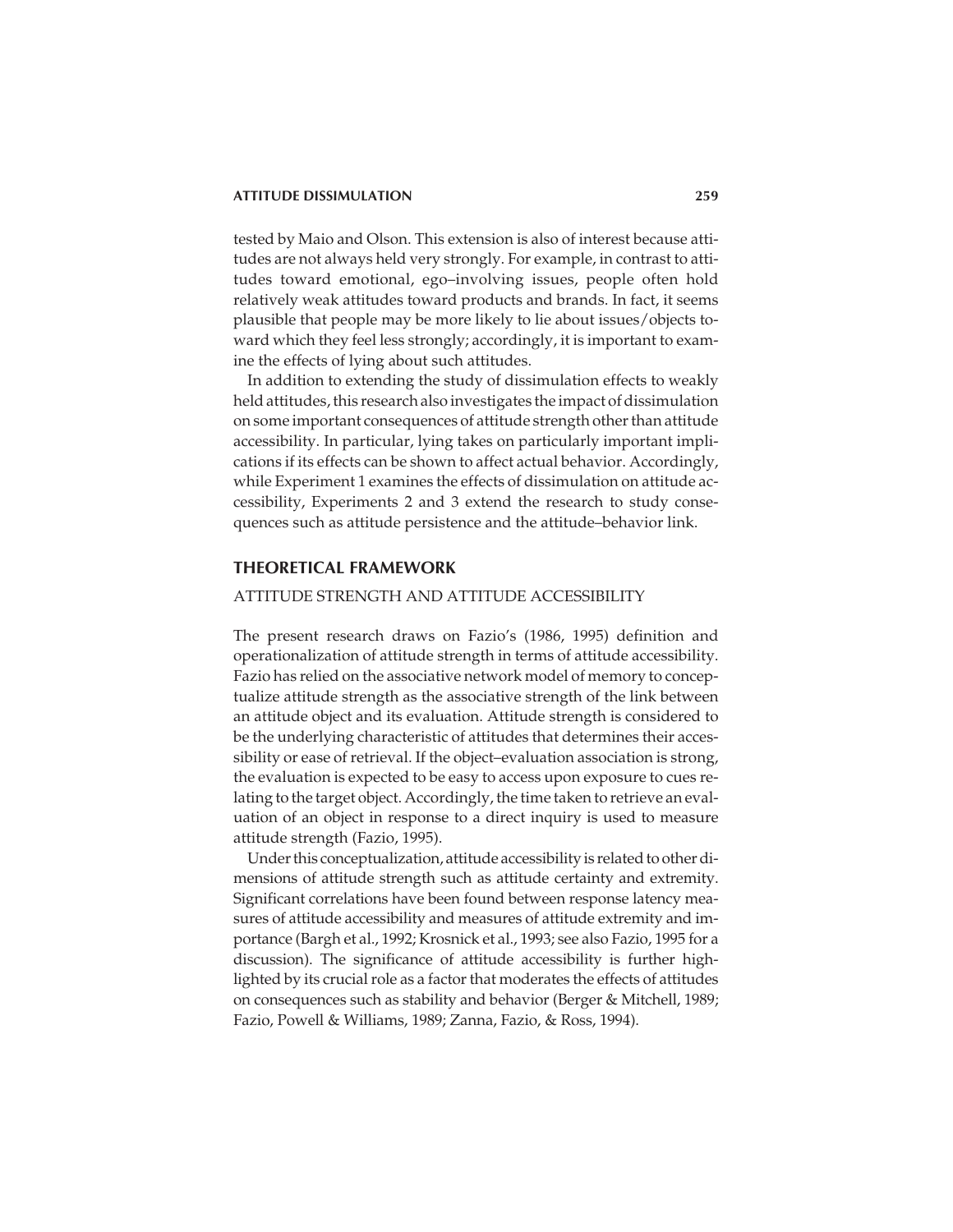Research on the antecedents of attitude accessibility (and the underlying construct of attitude strength) has reliably documented that repeated attitudinal expression serves to increase accessibility (Fazio et al., 1982; Fazio, Powell & Herr, 1983; Fazio et al., 1989; Powell & Fazio, 1984). For instance, Fazio et al. (1982) found that participants who had repeatedly expressed their attitudes were subsequently faster at responding to an attitudinal inquiry, as compared to control participants who expressed their attitudes only once. This finding follows directly from the conceptualization of attitudes as object–evaluation associations. Principles of associative learning (Anderson,1990) posit that the more often an association is rehearsed, the stronger it becomes. Thus, repeated attitudinal expression increases attitude strength and consequently attitude accessibility. Increased accessibility, in turn, is manifested in lowered response latency of attitude expression when cued by the attitude object.

# ATTITUDE DISSIMULATION AND ACCESSIBILITY

If repeated expression of true attitudes increases attitude accessibility, what happens when people lie about their attitudes? Because lying involves a conscious intention to deceive (e.g., DePaulo et al., 1996), dissimulating about one's attitude first requires activating the true attitude itself. Therefore, in the same way as true attitude expression, repeated dissimulation involves repeated activation of the true attitude and should result in increased accessibility of the true attitude. Maio and Olson (1995) tested this hypothesis using a within–subjects design in which participants were asked to repeatedly express false or true attitudes toward a variety of objects. Only well–known objects/issues, toward which attitudes were strongly held, were included in the investigation (e.g., "puppies," "rapists," "friendship" etc.). Results revealed that, just as with repeated expression of an attitude, repeated lying (vs. no attitudinal expression) also led to increased attitude accessibility of true attitudes. Thus, somewhat counter–intuitively, dissimulation was found to actually strengthen the underlying true attitude.

While Maio and Olson (1995) have documented the effects of dissimulation for strongly held attitudes, a study of weak attitudes carries the potential to shed further light on the processes set in motion by dissimulation. Specifically, it is possible to arrive at two opposing hypotheses regarding the effects of dissimulation. Although Maio and Olson obtained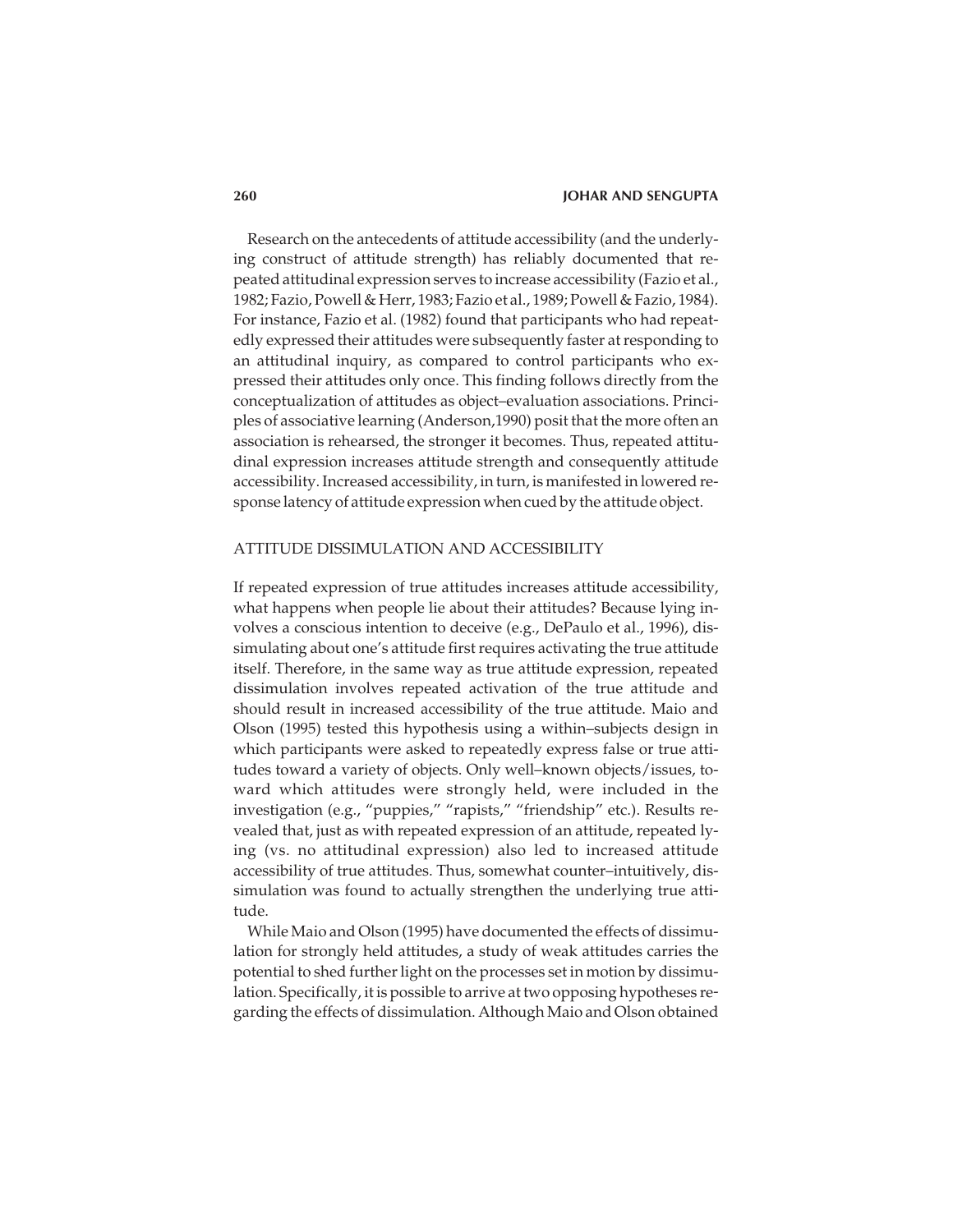evidence for a strengthening effect, a case might also be made for the converse—namely, that lying should actually lead to a weakening effect. This prediction is based on the premise that repeated dissimulation sets up a new link between the attitude object and the "false" attitude that was expressed. The memory node representing the attitude object will then get associated with two competing links—the existing link to the "true" attitude, and the new link to the "false" attitude. The existence of such ambivalent elements in attitude structure should lower the accessibility of the true attitude, because respondents have to choose between these mutually conflicting evaluations (Bargh et al., 1992; Bassili, 1998, Lavine, Borgida & Sullivan, 2000). In fact, Maio and Olson (1995) themselves acknowledge that "attitude dissimulation might decrease the accessibility of the true attitude because it establishes an associative connection between the attitude object and the false attitude" (p. 130).

It can be argued, however, that such response competition (and therefore, weakening) effects are unlikely to be observed for attitudes that are strongly held, such as those studied by Maio and Olson (1995). In such cases, even if a competing link is set up by dissimulation, the strength of this new link is likely to be far lower than the strength of the link to the true attitude. Comparability in activation levels (of the two competing links) is an important prerequisite for response competition to occur (Bassili, 1998, Lavine et al., 2000; Mowrer, 1960); accordingly a weakening effect of dissimulation may not be observed for strong attitudes. For weakly held attitudes, on the other hand, the link to the true attitude will possess a low level of activation comparable to that of the relatively weak link that exists between the object and the false attitude, thus increasing the likelihood of ambivalence and response competition.

While a weakening effect is more likely to be observed for weak rather than strong attitudes, it should be noted that the prediction of a weakening effect relies on the assumption that the false attitude is encoded as a competing node in respondents' memory structure of the true attitude. Because the act of dissimulation involves conscious intent, such a structural change may not obtain, even for weak attitudes. When lying, respondents are fully aware that they are expressing an attitude that is not their true one. Accordingly, the false attitude may not form part of the attitude structure. If so, there will be no conflict between the false and true attitude; and ambivalence and response competition effects will not come into play, removing the basis for a weakening effect of dissimula-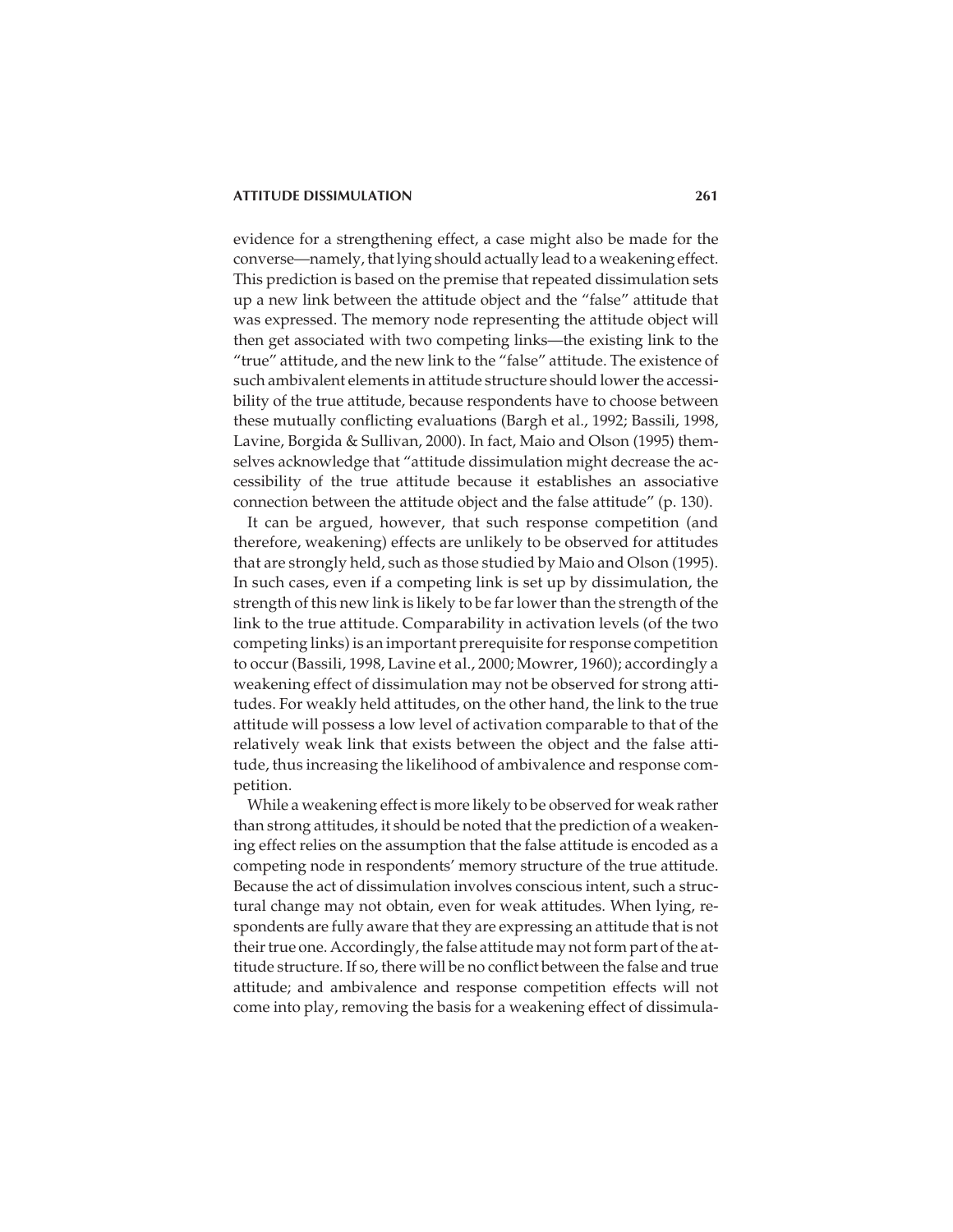tion. Rather, the straightforward activation–based process proposed by Maio and Olson (1995) suggests that dissimulation should lead to a strengthening effect for weak attitudes as well. Specifically, as in the case of strong attitudes, lying about a weak attitude should simply involve activating the underlying true attitude, thus increasing its accessibility with respect to a control group.

Experiment 1 provides an empirical test of these opposing predictions, in the context of lying about strongly–held vs. weakly–held product attitudes. For strong attitudes, we expect to replicate Maio and Olson's results such that repeated dissimulation should lead to a strengthening effect. For weak attitudes, however, we do not make an a priori prediction. Either a weakening or a strengthening effect might be obtained. A weakening effect would provide support for the idea that dissimulation produces structural changes, setting up a competing node in the respondent's memory representation of the true attitude. On the other hand, a strengthening effect would enable a generalization of earlier results, and further bolster the activation–based explanation for dissimulation effects.

# **EXPERIMENT 1**

# BACKGROUND

This experiment examines the effects of attitude dissimulation on attitude accessibility of brands toward which attitudes are strongly versus weakly held. We selected the domain of products both because people often lie about product attitudes (Sengupta, Dahl, & Gorn, 1997), and also because people are likely to hold strong as well as weak attitudes toward different brands of products (Fazio et al, 1989). We compare the time taken to report true attitudes for brands toward which participants hold strong versus weak attitudes under three conditions – repeated expression of true attitudes, repeated expression of false attitudes (i.e., dissimulation), and no prior attitude expression. The structural change/interference perspective predicts that dissimulation will decrease attitude accessibility (vs. control) for weak attitudes. On the other hand, the activation perspective predicts that for weak as well as strong attitudes, both truthful expression and dissimulation should lead to greater attitude accessibility compared to the control condition.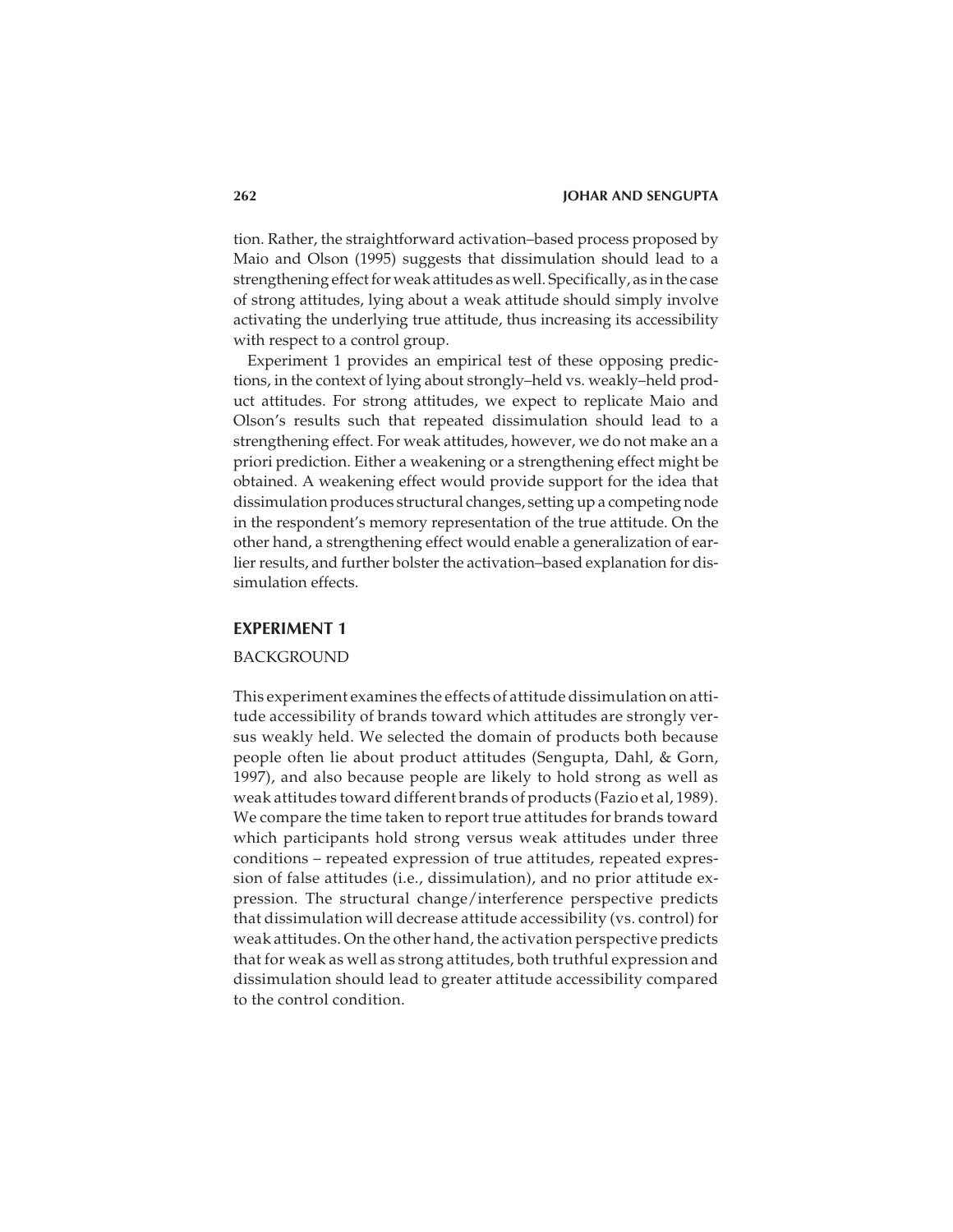#### METHOD

# **Overview**

Seventy–seven undergraduate students (93% female) participated in the  $2 \times 3$  experiment which was designed so that brand attitude strength (strong versus weak) and attitude expression (true vs. false vs. control) were manipulated within–subjects. We created three sets of brands consisting of five strong–attitude and five weak–attitude brands in each set. Following Fazio et al. (1989), we classified brands as evoking a strong attitude or a weak attitude on the basis of time taken to express true attitudes toward a set of brands in a pretest. To manipulate attitude expression, participants repeatedly expressed true attitudes toward brands in one set, false attitudes toward brands in the second set, and no attitudes toward brands in the third set which served as a control. Three conditions were created by counterbalancing the brand sets toward which participants expressed true, false, or no attitudes. Participants were randomly assigned to one of the three conditions to ensure that each set served as the true, false or control set an equal number of times.

# **Stimuli Selection Pretest**

Forty students participated in the pretest in groups of 3 to 5. They were informed that they were participating in a computerized study of brand attitudes requiring them to provide evaluative responses to a set of brand names that would appear on the computer screen. Participants were told that each time a brand name appeared on the screen, they should hit the key labeled 'Like' (the / key) or the key labeled 'Dislike' (the z key) depending on whether they liked or disliked that brand. It was emphasized that both speed and accuracy were extremely important in this task. Ten practice trials were included to familiarize participants with the task. Participants then responded 'Like' or 'Dislike' to 184 brands in different product categories. Next, participants were given a questionnaire where they rated each of the brands on a 5–point brand attitude scale  $(1 -$  dislike very much,  $5 -$  like very much) and a 5-point brand familiarity scale  $(1 =$  extremely unfamiliar,  $5 =$  extremely familiar).

The thirty brands to which the average response time was the fastest (i.e., the strong–attitude brands) and the thirty brands to which the average response time was the slowest (i.e., the weak–attitude brands) were short–listed for consideration. Fifteen brands from each short list were selected if they were familiar (i.e., means above the midpoint of 3 on both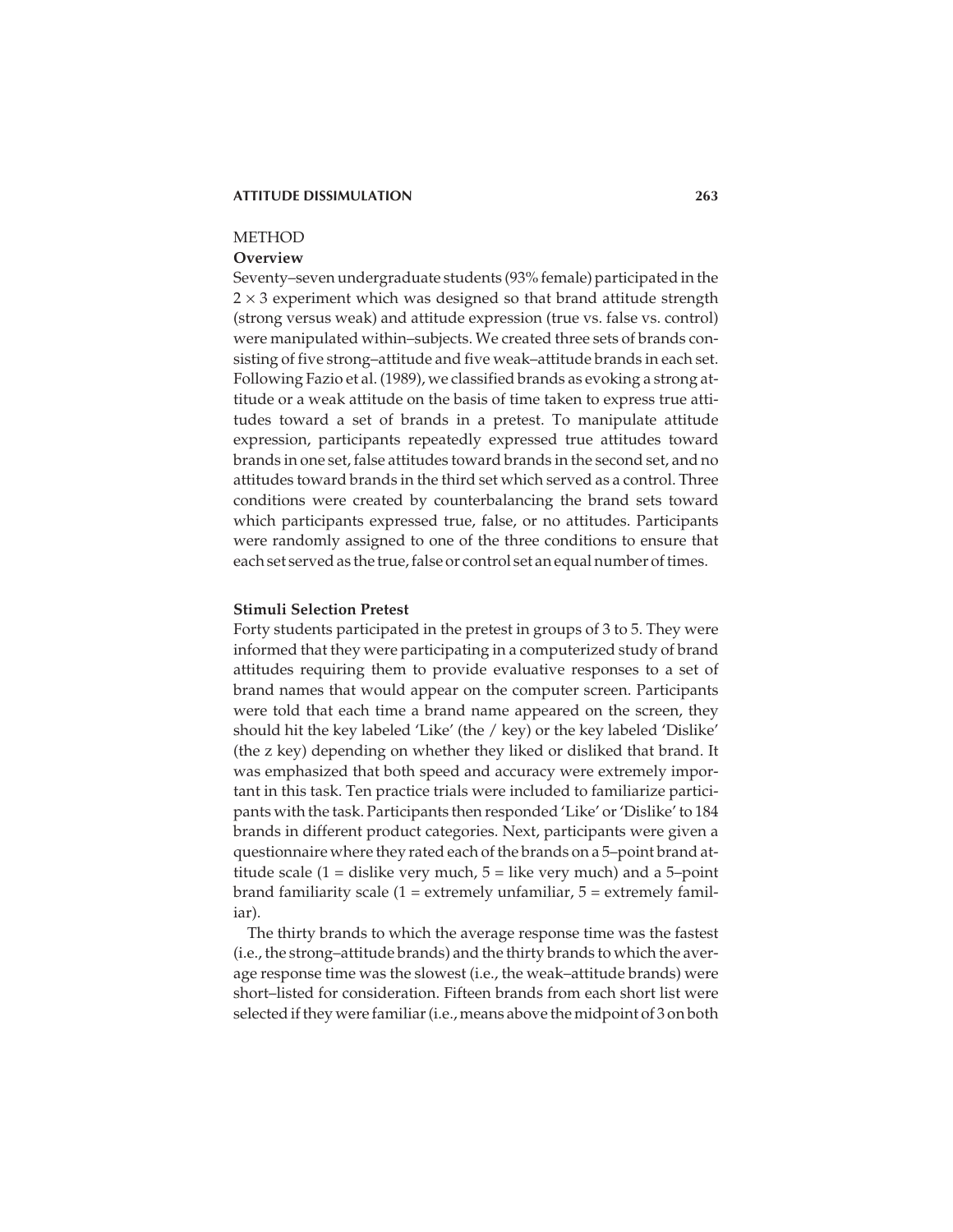scales). Three sets were created with each containing five strong and five weak brands so that the three brand sets were equally liked (*M*'s = 3.24, 3.32 and 3.37, *F*(2,76)= 2.4, *p* > .05).<sup>1</sup>

#### **Main Experiment Procedure**

The main study was carried out two weeks after the pretest, with a different set of participants (from the same subject pool as the pretest participants). All participants were told that the main study consisted of four separate experiments. To distract participants from the true purpose of the experiment, they were told that experiments 2, 3, and 4 (phases 2, 3, and 4 below) involved examining the effects of subliminal noise on task performance (cf. Maio & Olson, 1995). They were informed that a special speaker installed in the computer would play subliminal noise at various points during the second, third and fourth studies and that they would be unable to hear this noise.

*Phase 1: Initial Attitudes.* Participants were told that this was a study about their opinions of various brands and they rated all thirty brands on liking scales (anchored at  $1 =$  dislike very much and  $5 =$  like very much). Except for seven brands that scored around 2.5, all brands scored a mean above 3.0 on this scale, indicating that they were generally liked brands.

*Phase 2: Manipulation.* Participants then went through the manipulation of repeated attitude expression where they expressed true attitudes toward 10 of the 30 brands 10 times each and false attitudes toward another 10 of the 30 brands 10 times each. They were told to respond as quickly and accurately as possible. Instructions to provide true or false attitudes were presented along with brand names on the computer screen, one at a time, and participants pressed the key labeled 'Like' or the key labeled 'Dislike' depending on the instructions and their true attitudes toward the brand. Thus, if the word 'False' appeared along with a brand that participants actually liked (disliked), they pressed the 'Dislike' ('Like') key.

As described in the experiment overview, the sets of brands were counterbalanced across participants. Each set contained 10 brands.

<sup>1.</sup> As expected based on the frequently observed correlation between attitude extremity and attitude strength (cf. Krosnick et al., 1993), it was not possible to equate liking of strong and weak brands. The final set of 15 strong brands were liked more than the 15 weak brands (*M*'s = 3.43 versus 3.19; *F*(1,38)= 11.42, *p* < .01).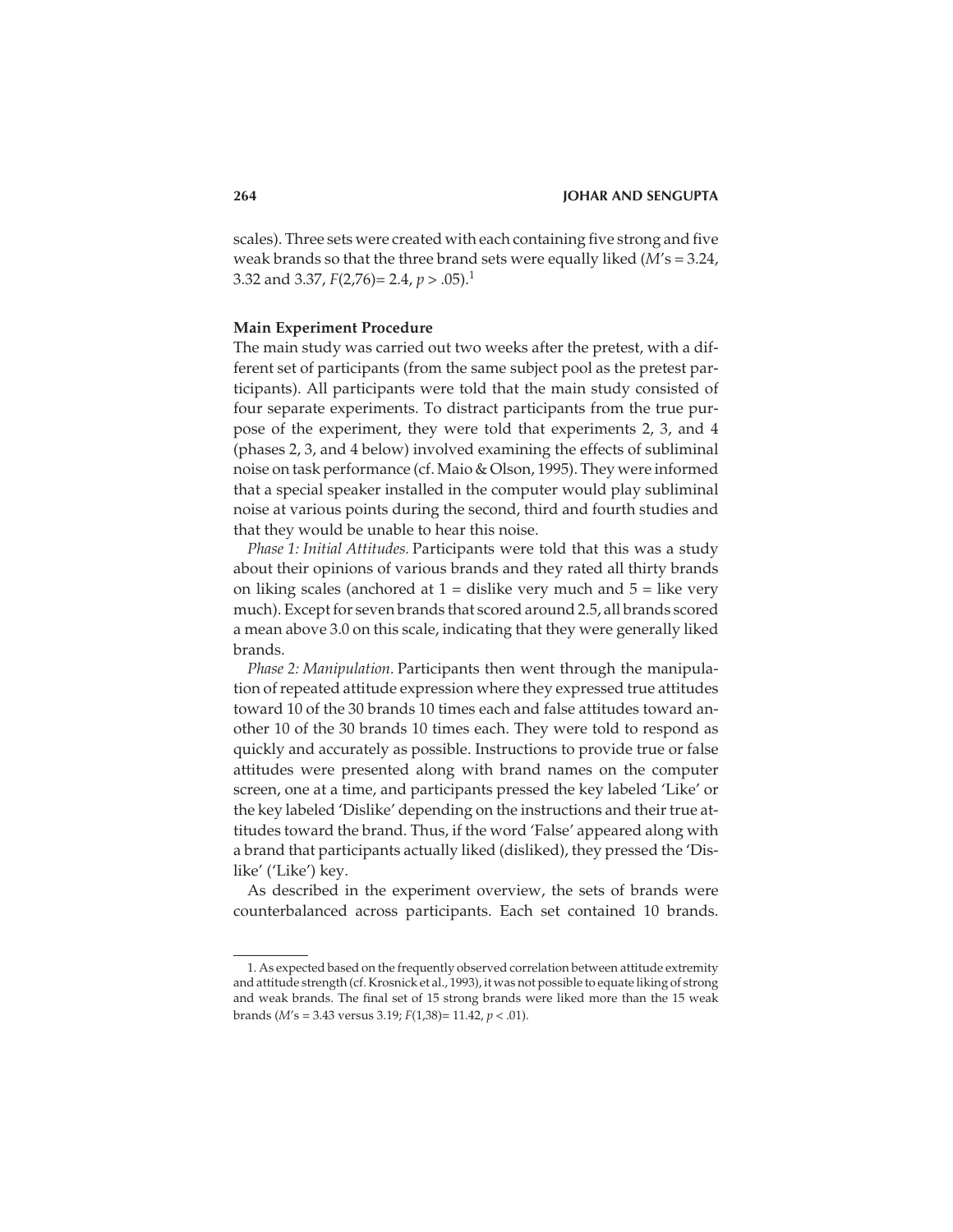One–third of the participants expressed true attitudes toward one of the three sets and false attitudes toward another of the three sets with the third set serving as a control toward which they did not express any attitudes. There were 10 blocks of presentation of the 20 brands. Within each block the 20 brands were presented in a random order and participants expressed true attitudes toward 10 brands and false attitudes toward 10 brands. Thus, each participant expressed his or her true or false attitudes on 200 trials. This procedure is similar to that used by Maio and Olson (1995).

*Phase 3: Dependent Measures.* As in phase 2, participants were asked to respond as quickly and accurately as possible by pressing the key labeled 'Like' or 'Dislike.' They were told that they should express their true attitudes toward all the brands in this study. After responding to ten practice brands, participants were presented with the thirty brands in random order, one at a time, on the computer screen and pressed 'Like' or 'Dislike' based on their true attitudes toward the brand. Responses as well as response times were recorded by the computer. While the responses on the initial liking scale suggest that all brands were liked on average, responses on the dichotomous scale revealed a fair number of "dislike" responses (761 of 2,304 responses were dislike). Therefore, dissimulation was not exclusively restricted to falsely reporting dislike of a liked brand; the reverse scenario also occurred in some cases. Our results on attitude accessibility were unaffected by initial attitude valence. Thus, analyses were pooled across this factor (past dissimulation effects have also been obtained for both liked and disliked objects; Maio & Olson, 1995). This ended the computer portion of the experiment.

*Phase 4: Final Attitudes.* Participants were then told that the experimenters were interested in the effects of subliminal noise on brand judgments and they filled out the same liking scales as in phase 1. This measure was taken to check whether the attitude expression manipulation led to a change in attitudes. In addition, they filled out a familiarity scale anchored at  $1 =$  extremely unfamiliar with brand and  $5 =$  extremely familiar with brand.

#### RESULTS

For the first set of analyses, the data for each participant were aggregated across the five strong and five weak brands within each attitude expression set (true, false, control). The counterbalancing factor did not signifi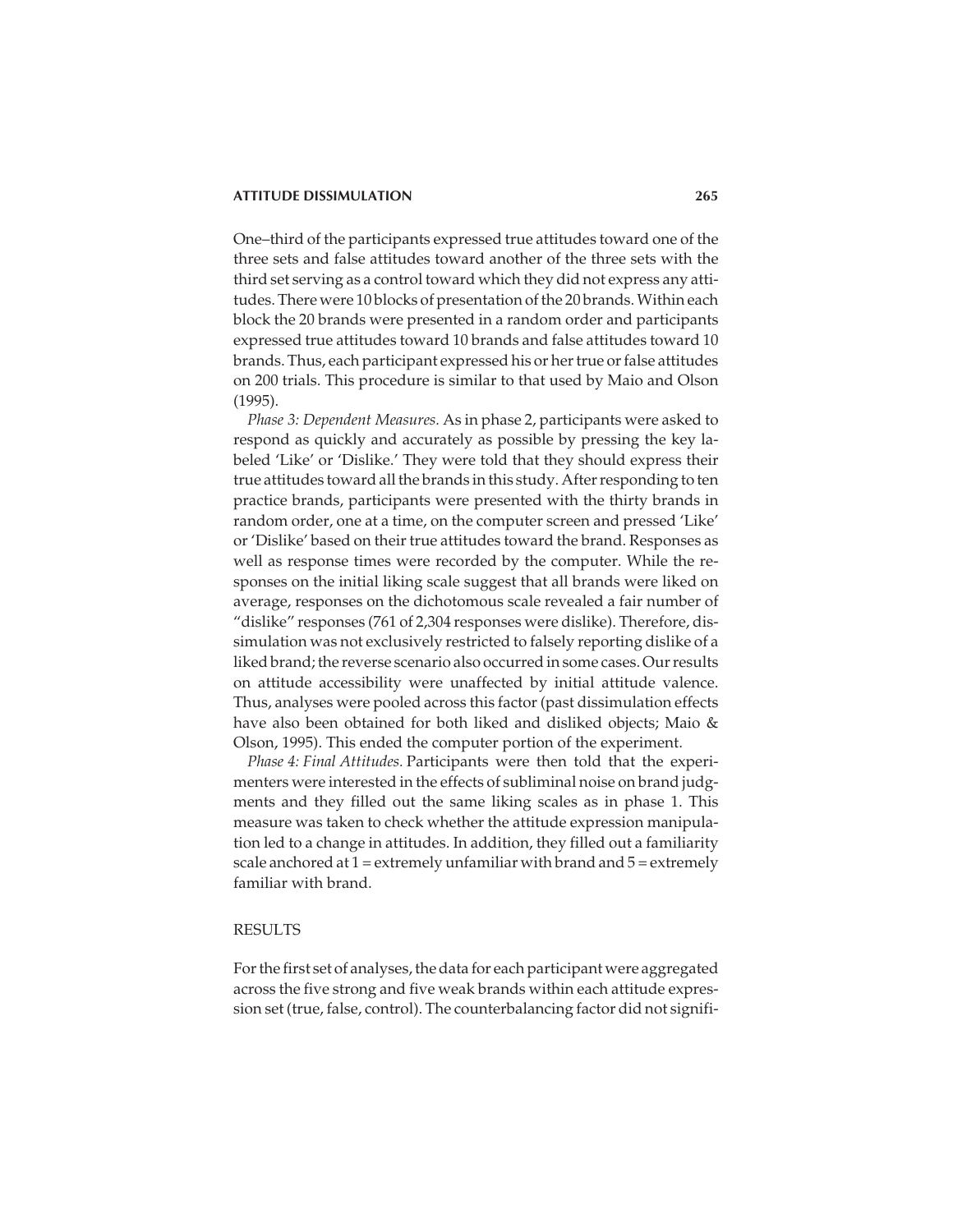cantly interact with the independent variables and is hence not discussed further.

All analyses were conducted using a  $2 \times 3$  within–subjects design with Attitude Strength (strong vs. weak) and Attitude Expression (true vs. false vs. control) serving as factors. For both strong and weak attitudes, comparisons of attitude accessibility in the control condition with each of the attitude expression conditions (true as well as false) were of central interest. We note that no gender effects were obtained on any of the outcome measures; thus, the results reported below are pooled across gender.

# **Manipulation and Confounding Checks**

Comparison of the like/dislike responses in the manipulation phase with the responses in the dependent variable phase confirmed that participants followed attitude expression instructions. The strong and weak brands were reassuringly rated to be equally familiar (*M*'s: 3.65 vs. 3.61,  $p > .9$ ).

To determine whether attitude expression caused attitude change, the absolute difference in liking ratings collected in Phase 1 versus Phase 4 was calculated for each participant. This change variable was then subjected to a 2 (strong vs. weak)  $\times$  3 (true vs. false vs. control) within–subjects ANOVA. The only significant effect obtained was a main effect for Attitude Expression  $(F(2,138) = 4.36, p < .05)$ . Pair–wise comparisons were conducted (collapsing across the strength factor) and revealed that attitudes changed more when attitudes had been expressed truthfully versus not expressed at all (*M*'s: = .26 vs. .19; *t*(69) = 2.62, *p* < .05). Attitudes also changed more when attitudes had been expressed falsely versus not expressed at all (*M*'s: .25 vs. .19; *t*(69) = 2.46, *p* < .05). Means in the truthful expression condition did not differ from those in the false expression condition (*t* < 1). That similar degrees of attitude change were obtained for truthful and false expression refutes the possibility that the attitude change in the dissimulation condition was due to dissonance reduction following a counter–attitudinal task (Scher & Cooper 1989); rather, it is more likely that the attitude change obtained by our manipulations was due to processes such as mere thought, according to which thinking about an attitude object can itself produce attitude change (Tesser, 1978) or even mere exposure, which suggests that simply being exposed repeatedly to an object can lead to attitude change (Zajonc,1968).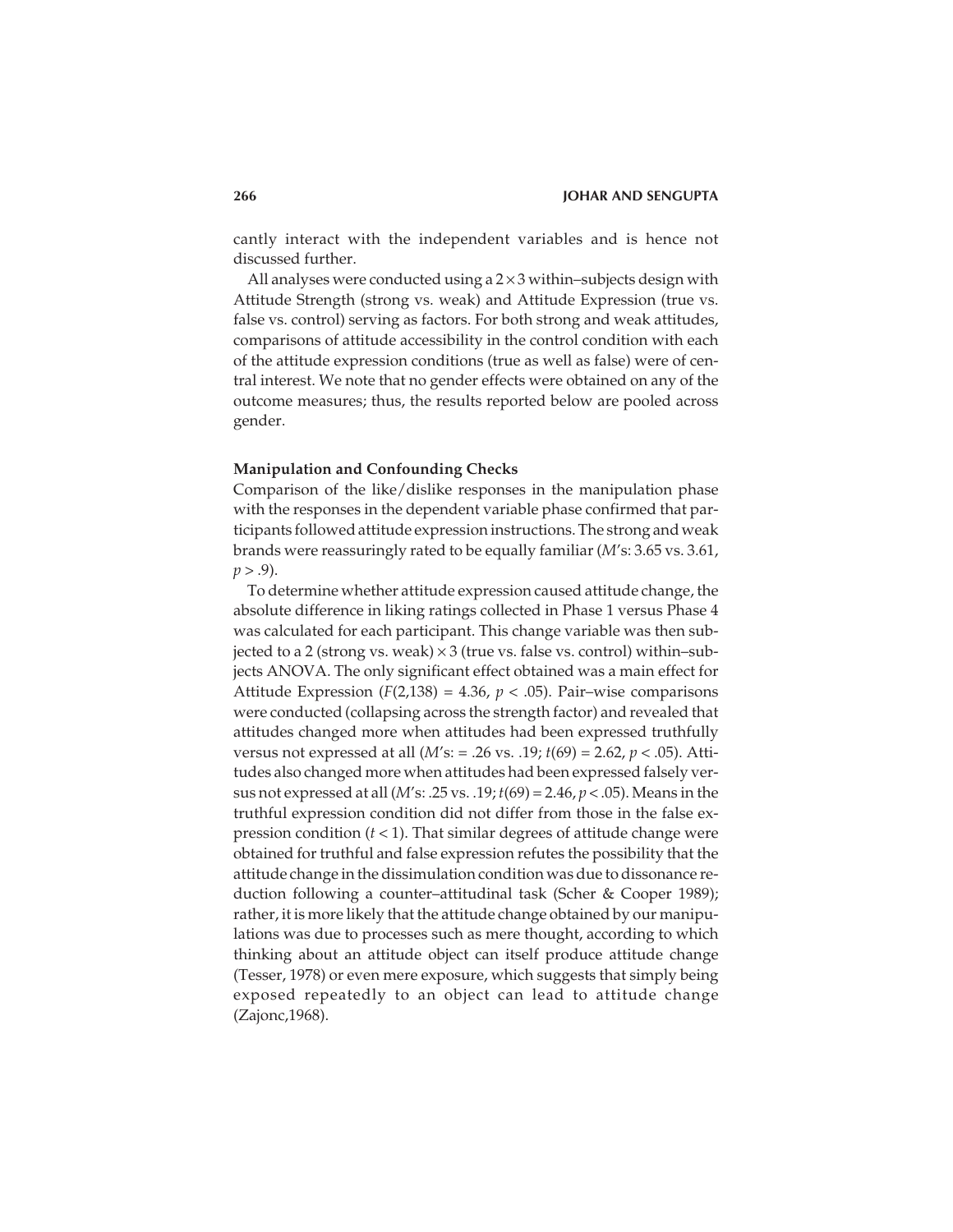To determine whether attitudes changed in a particular direction, raw attitude change scores (time 2 – time 1) were also subjected to a  $2 \times 3$ ANOVA. The only significant effect was one of attitude strength (*F*(1,69) = 10.01, *p* < .01), with somewhat greater change observed for strong attitudes compared to weak attitudes (*M*s = .142 vs. .053). More importantly, the finding that raw attitude change was not affected by the attitude expression factor rules out the possibility that the hypothesized difference in attitude strength across the different expression conditions is driven by differences in attitude change. However, because attitude expression did have a significant effect on the absolute level of attitude change, it is possible that the effects of attitude expression on attitude accessibility might be accounted for by its effects on absolute attitude change. Absolute attitude change is therefore included as a covariate in an analysis of response times to control for this possibility.

### **Attitude Accessibility**

The accessibility of respondents' true attitudes (as manifested in response latency) was the primary dependent variable of interest. For strong–attitude brands, we expected that both repeated truthful and false expression would result in increased accessibility as compared to the no–expression control group. For weak–attitude brands as well, repeated truthful expression should increase attitude accessibility. However, repeated false expression could either yield lower accessibility as compared to the control (if an interfering link is created as a result of dissimulation) or higher accessibility (if dissimulation simply involves activation of the true attitude, rather than a structural change).

Most participants took approximately 900 milliseconds to respond and none of the responses were greater than 1600 milliseconds or less than 500 milliseconds. All responses were therefore retained for the analyses. Mean latencies are in Table 1.

 $A$  2  $\times$  3 within–subjects ANOVA on the response times revealed a main effect for attitude strength  $(F(1,76) = 54.47, p < .01)$ , such that response times toward strong–attitude brands were faster than those toward weak–attitude brands. This finding confirmed the validity of our manipulation of initial attitude strength. A significant main effect was also obtained for attitude expression  $(F(2,152) = 34.49, p < .01)$ . Follow–up contrast analyses revealed that, as expected, true expression increased accessibility relative to the control condition (*M*'s = 908ms vs. 1115ms;  $t(76) = 8.5$ ,  $p < .001$ ). The same pattern was observed for false ex-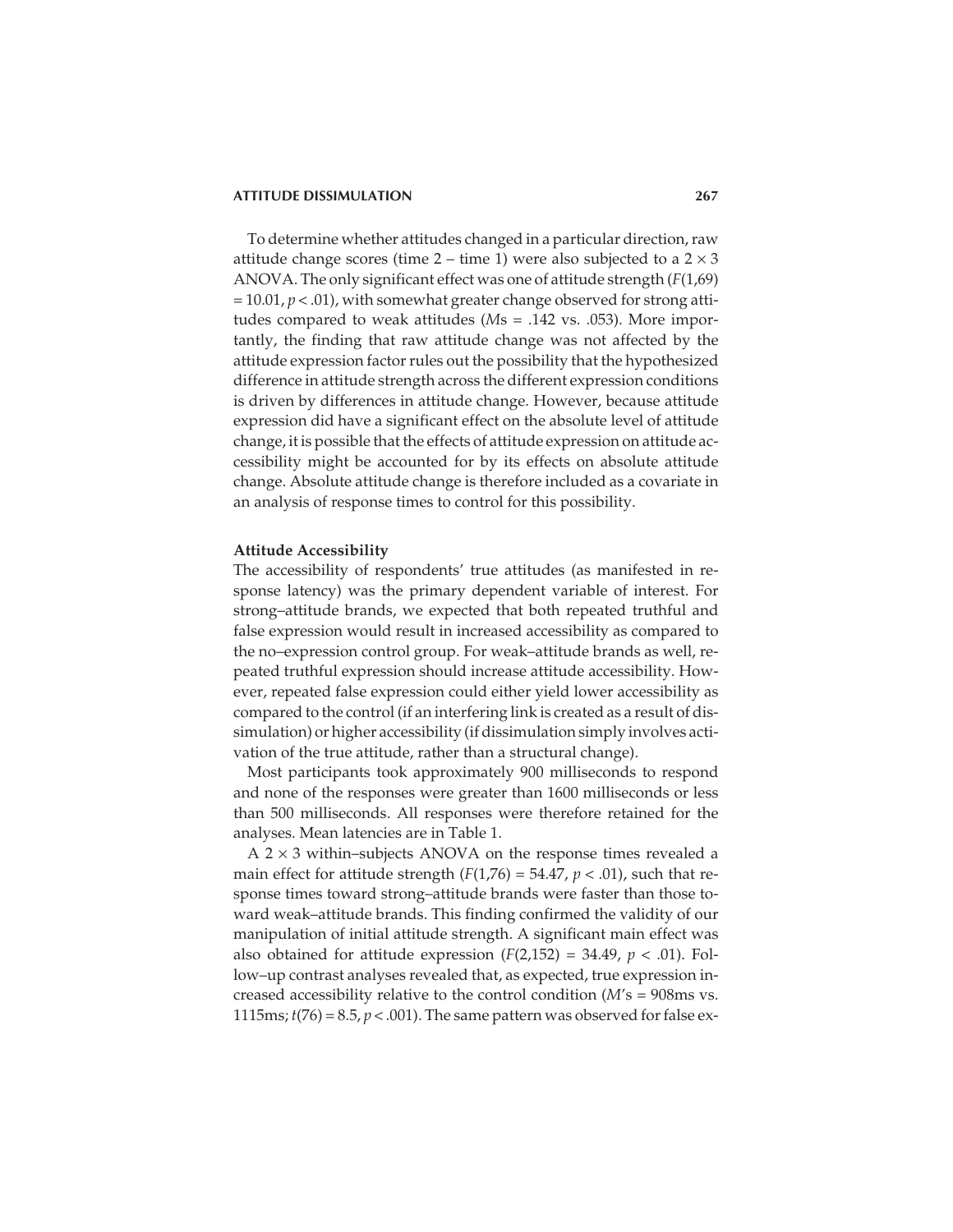TABLE 1. Experiment 1: Attitude Accessibility Measured By Response Times To Report True Attitudes

| <b>False Expression (SD)</b> | Control (SD) |
|------------------------------|--------------|
| 908 (233)                    | 1011 (222)   |
| 1027 (279)                   | 1219 (289)   |
|                              |              |

*Note*. Response times in milliseconds.

pression (*M*'s = 968ms vs. 1115ms;*t*(76) = 5.86, *p* < .001). Analyses of logarithmic transformations of the response times (to reduce skewness in the data) provided the same results as above.

Separate comparisons for strong and weak brands also confirmed the same pattern. For strong–attitude brands, participants were faster at expressing attitudes that they had repeatedly lied about (*M* = 908 ms) or truthfully expressed  $(M = 865 \text{ ms})$  than at indicating attitudes they had never previously expressed (*M* = 1011 ms; *t*(76) = 3.46, *p* < .01 and *t*(76) = 4.95, *p* < .01 respectively). Thus, as expected, both repeated truthful expression and repeated dissimulation led to increased accessibility of the true attitude.

While the above result served to replicate earlier findings (Maio & Olson, 1995), we were particularly interested in examining the effects for weak–attitude brands. For these brands, repeated expression of true attitudes resulted in greater accessibility of true attitudes compared to the control condition (*M'*s = 950 ms vs. 1219 ms; *t*(76) = 7.09, *p* < .01). More importantly, repeatedly expressing false attitudes also resulted in greater accessibility of true attitudes compared to the control condition (*M'*s = 1027 ms vs. 1219 ms; *t*(76) = 4.96, *p* < .01). This "strengthening" finding supports a simple activation–based mechanism for dissimulation effects.

The main effects of attitude strength and expression were qualified by a significant interaction (*F*(2,152) = 3.78, *p* < .05). This interaction appears to be driven by the greater difference between experimental and control conditions in the case of weak brands compared to strong brands. In other words, repeatedly expressing true or false attitudes is more helpful in improving accessibility of brands for which initial attitudes are relatively inaccessible. This finding is consistent with the idea of a ceiling on attitude accessibility—accessibility of brands with high initial accessibility cannot be increased much further whereas there is much room for improvement when initial accessibility is low.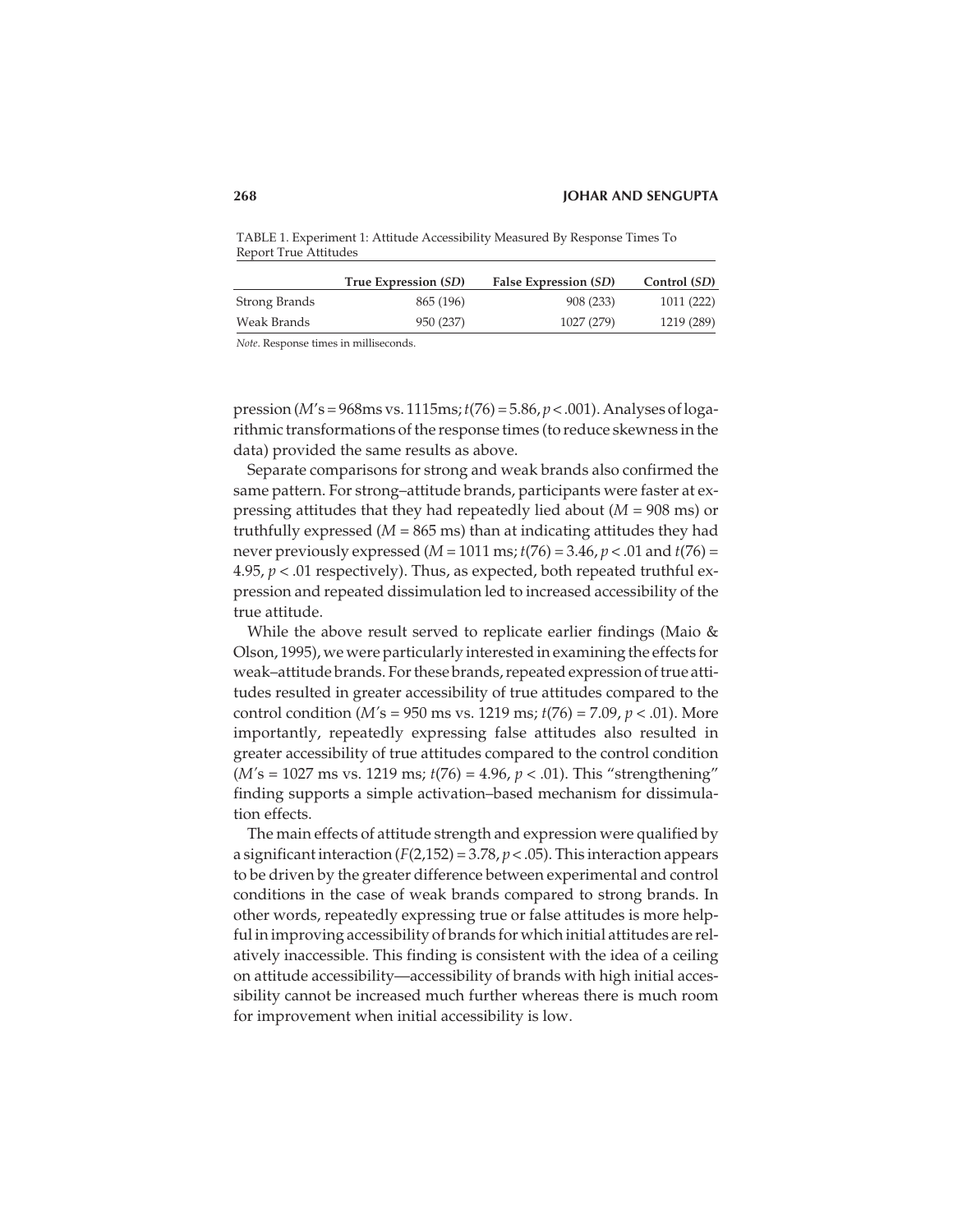Finally, because the absolute level of attitude change in the true expression and attitude dissimulation conditions differed from attitude change in the control condition, we wanted to rule out the possibility that the effects of attitude expression on attitude accessibility were due to the attitude change obtained in these conditions. We therefore included attitude change (the absolute value of the difference in attitude scores in phase 1 versus phase 4) as a covariate in an analysis of covariance. The analysis was performed across all trials of all participants (each trial served as one observation) with response time as the dependent variable and attitude strength and attitude expression as independent variables. The attitude change score was a marginally significant covariate  $(F(1,2082) = 3.33, p < .10)$  and the main effect of attitude expression remained significant  $(F(1,2082) = 36.15, p < 0.01)$  as did the relevant contrasts. This same result was replicated even when the analyses were conducted separately for strong and weak attitude brands. Thus, it is unlikely that the obtained effects on attitude accessibility are driven by the observed differences in absolute attitude change.

# DISCUSSION

Replicating Maio and Olson's (1995) results in a product attitude context, we found that repeatedly lying about strongly held attitudes produced a strengthening effect, that is, an increase in accessibility of the true attitude compared to a no–expression control group. More importantly, Experiment 1 showed that repeatedly lying about relatively weak attitudes also increased true attitude accessibility. Thus, the strengthening effect of dissimulation holds for weak attitudes as well. This result not only extends the domain of the strengthening effect, but also presents stronger evidence against the idea that attitude dissimulation leads to change in attitude structure by setting up a competing link between the attitude object and the false attitude. Had this occurred, a weakening effect would have been the likely outcome of repeated lying about already weak attitudes. Such an effect was not observed. Rather, the observed strengthening effect for weak attitudes supported an activation–based mechanism, according to which dissimulation, rather than producing structural changes, simply leads respondents to think of their true attitudes, resulting in increased accessibility.

While Experiment 1 extends earlier findings and provides stronger support for an activation–based view of dissimulation, the focus on atti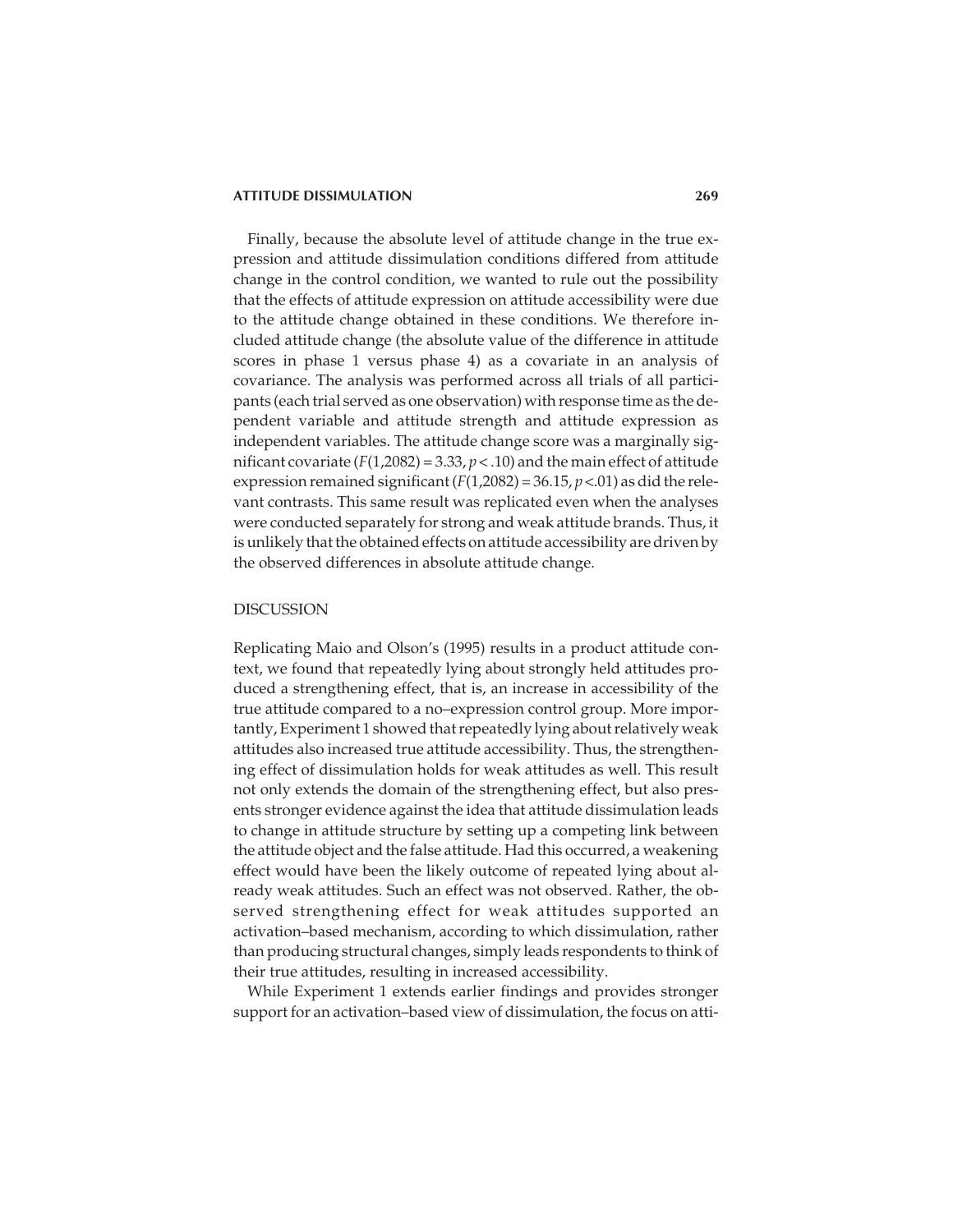tude accessibility as the sole measure of attitude strength seems somewhat narrow given the multi–dimensional nature of the strength construct (Krosnick & Petty, 1995; Raden, 1985). Various qualities of attitudes such as accessibility, conviction, confidence, and the predictive power of the attitude—in the sense of predicting behavior as well as future attitudes—have all been posited to operationalize attitude strength (Eagly & Chaiken, 1993). In a general sense, all these dimensions differentiate "strong" and "weak" attitudes. However, these dimensions are often not highly correlated and researchers have questioned whether attitude strength is a global, unitary property of attitudes (Krosnick et al., 1993; Raden, 1985). Thus, examining the effects of dissimulation on operationalizations other than attitude accessibility would be useful.

Apart from its theoretical significance, such an investigation has the potential to further highlight the insidious consequences of lying about one's attitudes. For example, Maio and Olson (1998) found that because lying about an attitude makes the true attitude more accessible, lying can influence subsequent judgments of related issues (cf. Roskos–Ewoldsen & Fazio, 1992). Experiment 2 investigates other important, strength–related consequences of dissimulation, such as the confidence with which the attitude is held, the degree to which it endures over time, and perhaps more importantly, the extent to which it influences actual behavior. This experiment focuses solely on weak attitudes in light of our reasoning that obtaining strengthening effects for such attitudes, rather than for strong attitudes, provides a stronger test of the effects of dissimulation. As described in more detail subsequently, Experiment 2 also provides further evidence for the activation–based mechanism posited to underlie the effects of dissimulation.

# **EXPERIMENT 2**

# ATTITUDE–BEHAVIOR CORRESPONDENCE, ATTITUDE PERSISTENCE, AND ATTITUDE CONFIDENCE

Two commonly studied consequences of attitude strength, which also highlight the practical ramifications of the strength construct, are attitude–behavior correspondence (Berger & Mitchell, 1989; Fazio et al., 1989) and attitude persistence (Erber, Hodges , & Wilson, 1995; Haugtvedt et al., 1994; Petty, Haugtvedt & Smith, 1995). Both of these consequences are strongly influenced by attitude accessibility. Accessible attitudes are likely to exhibit a stronger link with behavior (Fazio et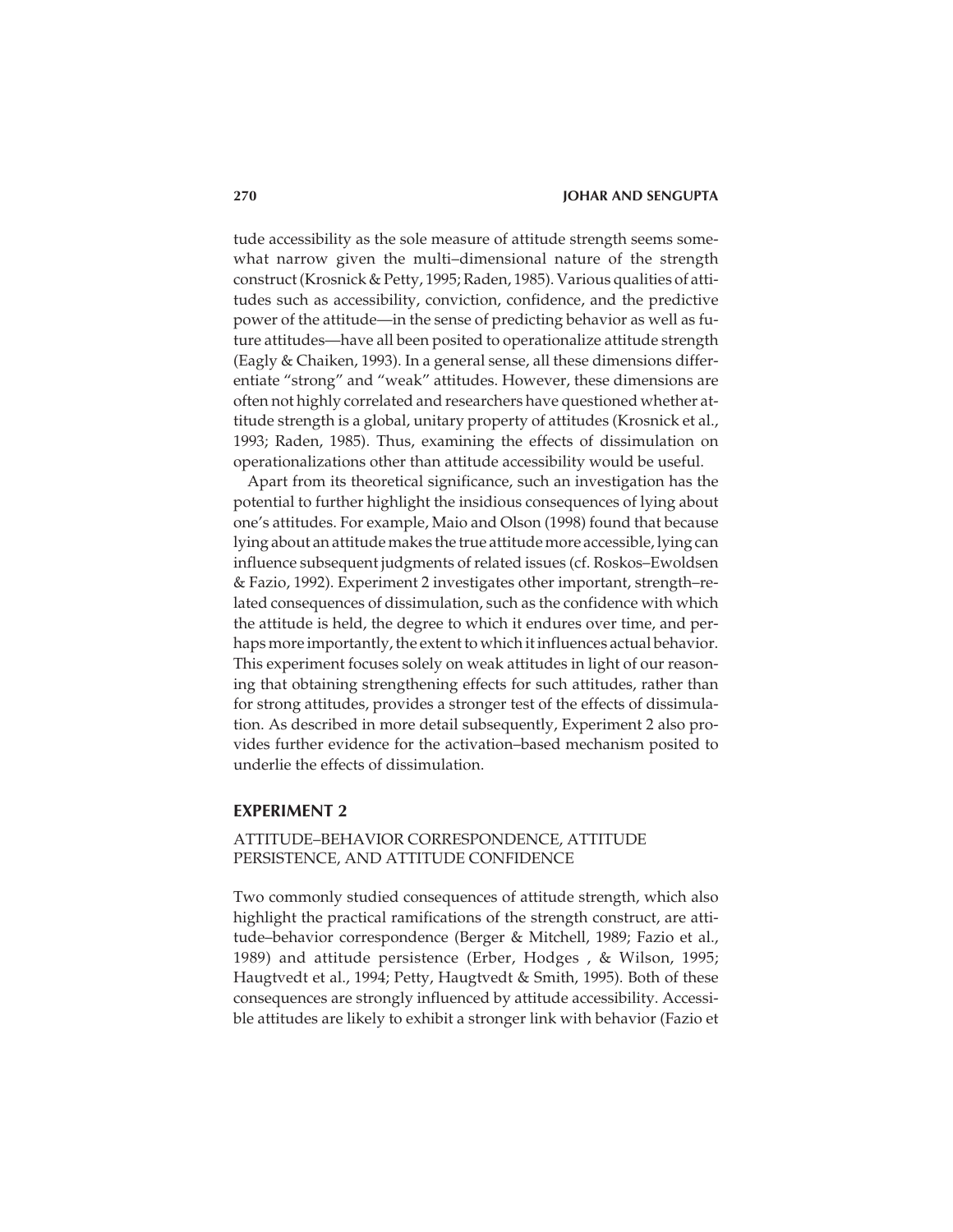al., 1983; Fazio et al., 1989; Fazio & Williams, 1986), and also to remain more stable over time, although evidence for the latter proposition is relatively sparse (Zanna, Fazio, & Ross, 1994). The explanation for both these effects relies on the idea that accessible attitudes are more likely to be spontaneously activated and retrieved from memory. Such retrieval guides perceptions of the attitude object, thus directing behavior in a manner consistent with the valence of the attitude. Similarly, accessible attitudes are more easily retrieved from memory after a period of time. Accordingly, the correspondence between initial and delayed measures of attitude is likely to be higher for accessible attitudes. For less accessible attitudes however, salient environmental factors may have a greater impact on the delayed evaluation measure than the original attitude itself, thus lowering the degree of persistence.

Experiment 1 showed that repeated dissimulation, even for weak attitudes, increased attitude accessibility as compared to a no–expression control group. Accordingly, we predict that repeated dissimulation should also produce increases in the attitude–behavior link as well as attitude persistence. Note that once again, the alternative hypothesis, involving the formation of a competing link in attitude structure, would predict exactly the reverse—in particular, the presence of such opposing links has been shown to produce both lower attitude persistence (Rosenberg, 1968) and also a lower attitude–behavior link (Norman, 1975; Sengupta & Johar, 2002), due to factors such as heightened attitudinal ambivalence. Thus, an empirical test of the effects of dissimulation on these outcomes will further help to distinguish between the two opposing hypotheses.

Finally, based on the premise that dissimulation involves activation of the underlying true attitude, we argue that repeatedly lying about one's attitudes should also increase the confidence with which the true attitude is held.<sup>2</sup> This prediction is based on prior research that has found that repeatedly making the same decision increases confidence in that decision (Einhorn & Hogarth, 1978). By analogy, repeatedly activating the same attitude should increase confidence in that attitude (see Berger,

<sup>2.</sup> Indeed, recent research has shown that people may use accessibility as a heuristic to judge other qualities of their attitude (Roese & Olson, 1994). Viewed from this perspective, it might even be conjectured that the increased accessibility produced by repeated dissimulation could itself cause increased confidence. While the current investigation was not designed to test such a mechanism, it should be borne in mind.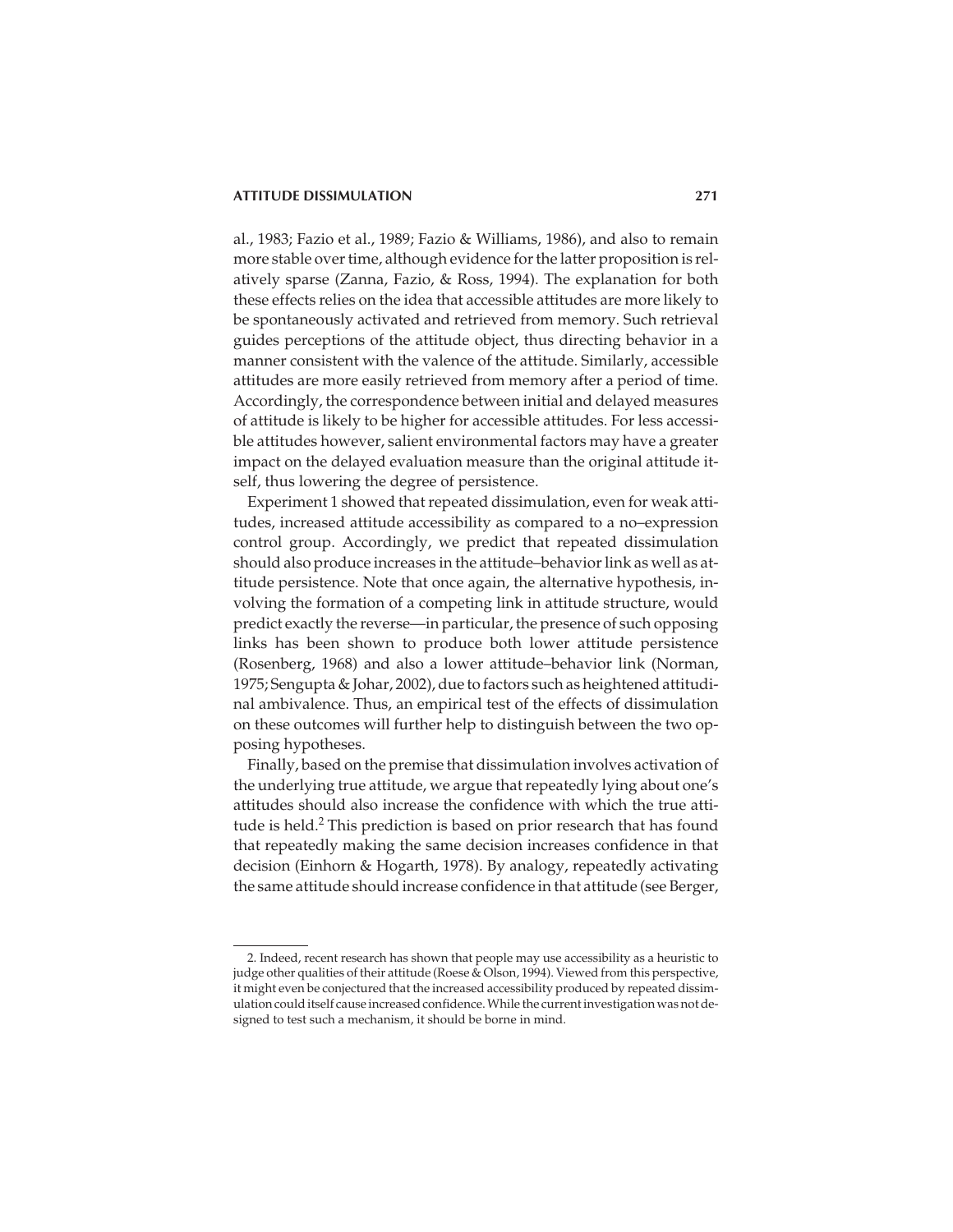1992; Berger & Mitchell, 1989 for a similar argument in the context of advertising repetition).

Experiment 2 tests the prediction that repeated dissimulation, in the context of weakly held attitudes, leads to increases in attitude–behavior correspondence, attitude persistence and attitude confidence, as compared to a no–expression control. While we were primarily interested in studying the effects of dissimulation, we also included two other experimental conditions. These were a repeated truthful expression condition and a repeated dissimulation condition in which respondents were instructed to think about their true attitudes while dissimulating (false–activate). Again, both these conditions should lead to an increase in attitude strength (as manifested along all three of our measures) compared to the control condition. The false–activate condition enables us to gain confidence in the activation process presumed to underlie attitude strengthening effects. Specifically, we force the presumed underlying process in this condition experimentally, and observe the effects in this condition versus the simple false expression condition. If the underlying process explanation is correct, we should see the same effects in both conditions. This study therefore serves to replicate and extend the previous study and to provide support for the proposed activation mechanism.

#### METHOD

# **Overview**

The study was conducted in a classroom context and data were collected from several different undergraduate sections of the same course. The study consisted of two sessions spaced two days apart. In the first session, respondents provided attitude and behavior (choice) measures. Different experimental conditions were randomized within each data collection exercise (i.e., within each classroom). Two days later, in order to compute attitude persistence, research assistants returned to the classrooms (in which instructors had previously granted permission) and collected delayed attitude measures. Since some instructors did not permit the use of their classroom a second time, delayed measures could not be obtained from all the respondents who provided data at the first session. Thus, the sample size used for session 1 measures, such as the attitude–behavior link (*n* = 178, 70% female), differed considerably from the sample size used to compute attitude persistence  $(n = 84)$ . However, although there was a significant amount of participant attrition over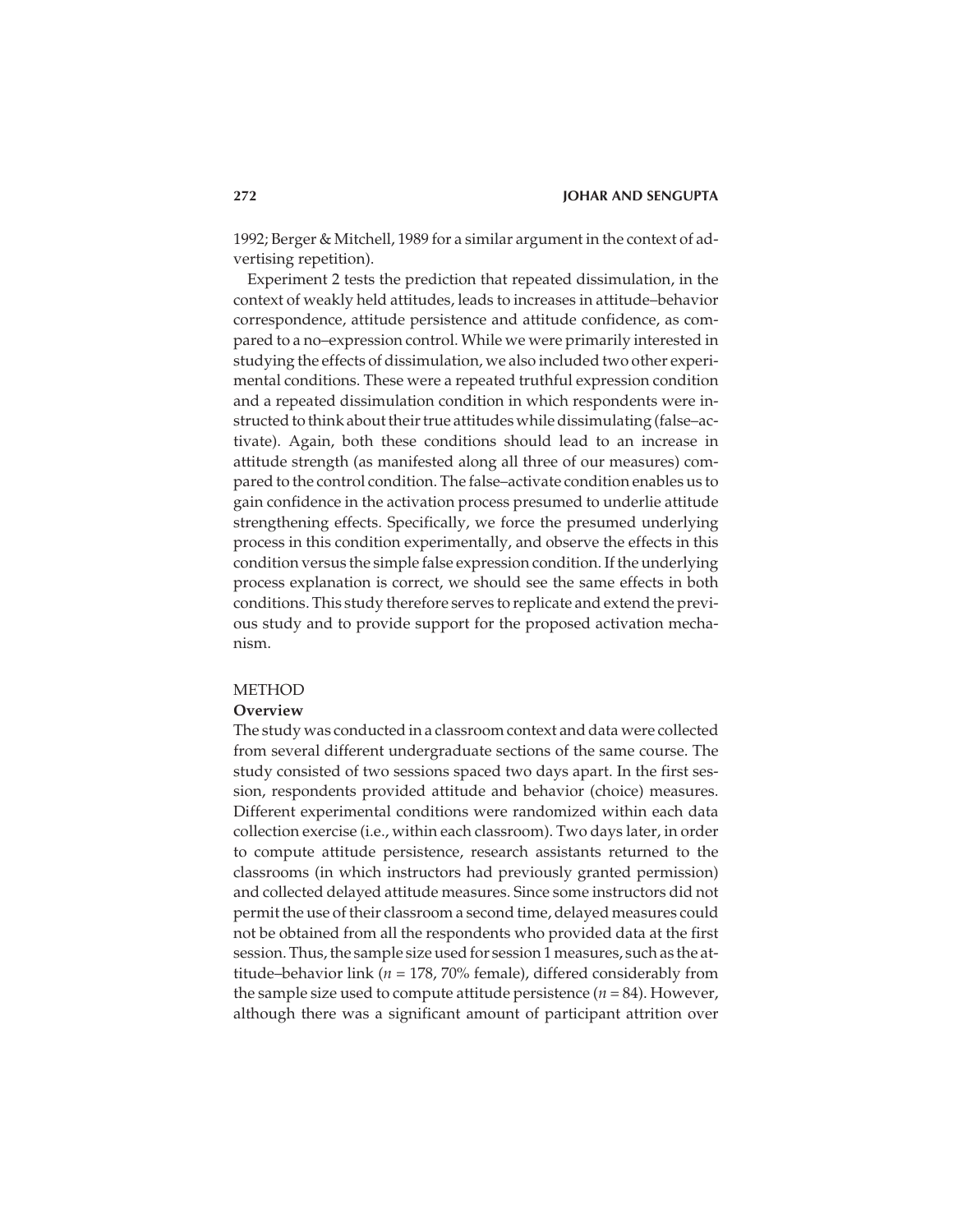time, attrition levels did not vary across conditions, thus minimizing threats to internal validity.

# **Design and Procedure**

We manipulated four levels of attitude expression (truthful expression, false expression, false expression–plus–activation, and no attitude expression) in a between–subjects design. Thus, three groups of participants were asked to repeatedly express true, false, or no attitudes toward a set of four candy bars, while a fourth group was asked to think about true attitudes at the time of providing false attitudes. We refer to these conditions as "true," "false," "control," and "false–activate" respectively.

As explained earlier, we were particularly interested in the effects of dissimulation for weak attitudes. Therefore, we chose to study attitudes toward new brands induced by advertising. Prior research on advertising effects suggests that attitudes produced in such a scenario are likely to be quite weak, particularly in the context of single–exposure advertising for unfamiliar brands (Berger & Mitchell, 1989; Haugtvedt et al., 1994). Further, to ensure creation of weak attitudes, we induced low involvement conditions during message processing (Petty & Cacioppo, 1986). Specifically, participants were told that the study concerned new candy bars being successfully marketed in a different country (Canada) and that these candy bars would not be available to the students any time soon. Participants were also told that their individual opinions would be aggregated with those of others (see Petty, Cacioppo, & Schumann, 1983 for similar low involvement instructions). Because lack of experience with the attitude object can contribute to weakly held attitudes (Fazio & Zanna, 1978), we used Canadian brands (Crunchie, Caramilk, Mr. Big and Sweet Marie) pre–tested to be unfamiliar to the student participants in our experiment.

The stimulus booklet that was handed out to participants presented information about each candy bar on successive pages. Three types of information were presented for each bar: (a) the ad slogan and some marketing information about the brand; (b) a color picture of the candy bar; and (c) information on the candy bar's shelf life and availability in Canada. The information ensured that participants would have positive attitudes toward the brands. Negative brand attitudes were not studied in this investigation because of our focus on weakly held attitudes. Pilot testing revealed that while it was possible to create negative brand atti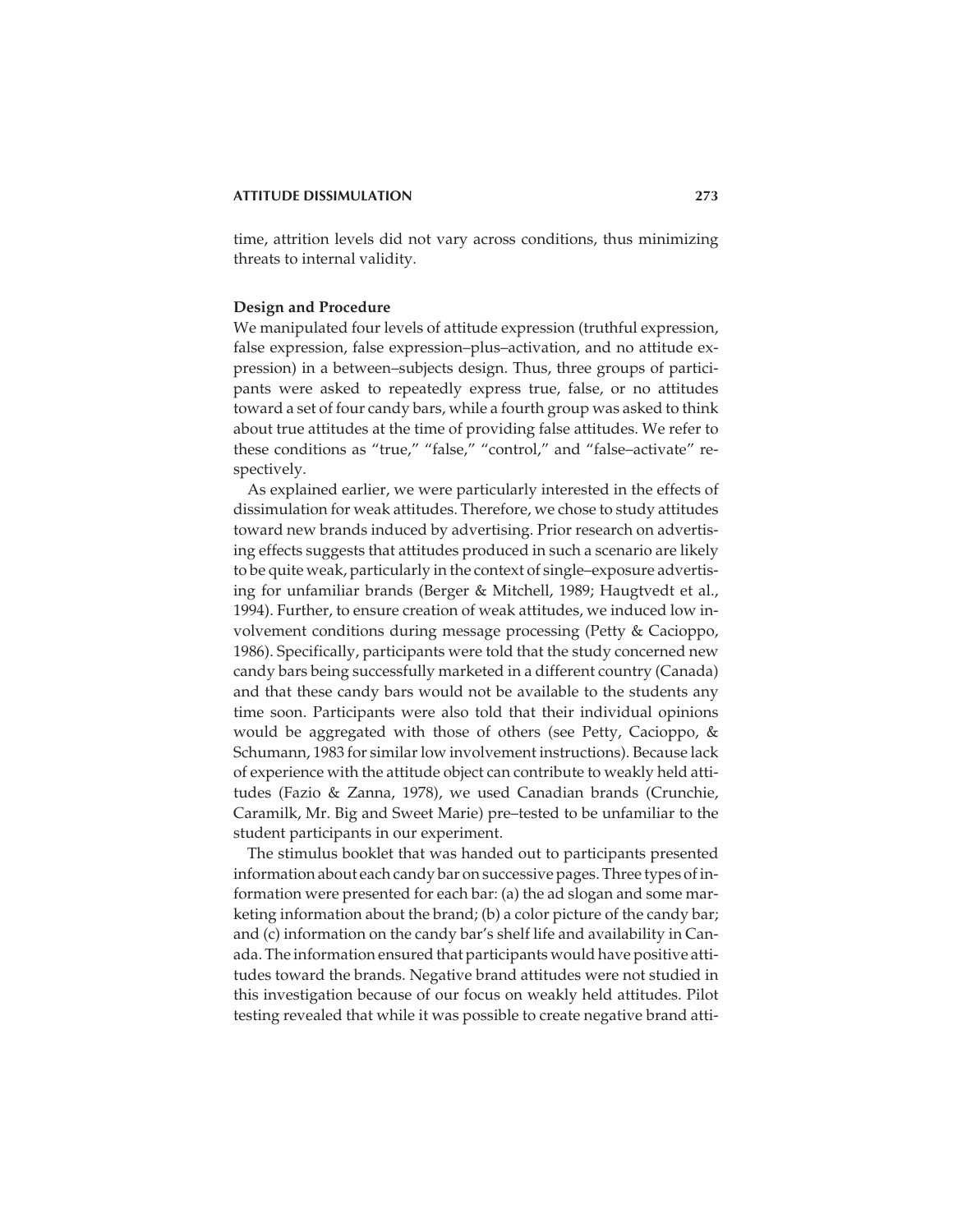tudes by providing negative attribute information, these attitudes also tended to be quite strongly held—possibly because of the relatively rare occurrence of negative information in product settings. After exposure to the stimuli, participants received a second booklet that included the attitude expression manipulation and the measurement of dependent variables.

First, all participants completed two manipulation checks for message involvement  $(r = .60)$ . They were asked to indicate (a) how carefully they had read the product information, and (b) how interested they were in reading the product information, on two semantic differential 7–point scales anchored by "not at all" (1) and "very much so" (7). Next, participants were exposed to the manipulation of attitude expression. In each of the three experimental conditions, participants were asked to express evaluations toward the four candy bars on five dichotomous scales (like/dislike, bad/good, tasty/not tasty, favorable/unfavorable, positive/negative). Following Berger (1992), participants were exposed to all four brands on a single page with the brands presented in a different order for each of the five dichotomous scales. This was done to prevent mere retrieval of previously provided responses from one attitude activation to the next.

In the "true" condition (truthful expression), participants saw the brand name and the slogan and expressed their true attitude five times toward each of the four brands on five different dichotomous scales (each scale on a different page). In the "false" condition (false expression), participants were told: "some research has shown that asking people to express the opposite of their true feelings is a good way of measuring how they really feel." Based on this rationale, participants were instructed to express the opposite of their true feelings toward the four brands on each of the five scales above (cf. Maio & Olson 1995). Subsequent open–ended probing revealed that participants accepted this rationale. Instructions in the "false–activate" condition (false expression–plus–activation) were exactly similar, with the addition that participants were asked to carefully think about their true feelings toward the brands before expressing the opposite of these feelings. Finally, participants in the control condition were given the slogan accompanied with the jumbled brand name and were asked to unscramble the brand names. All four brand names were presented on a single page and participants completed five different jumbles. This ensured that control participants were exposed to the brands the same number of times as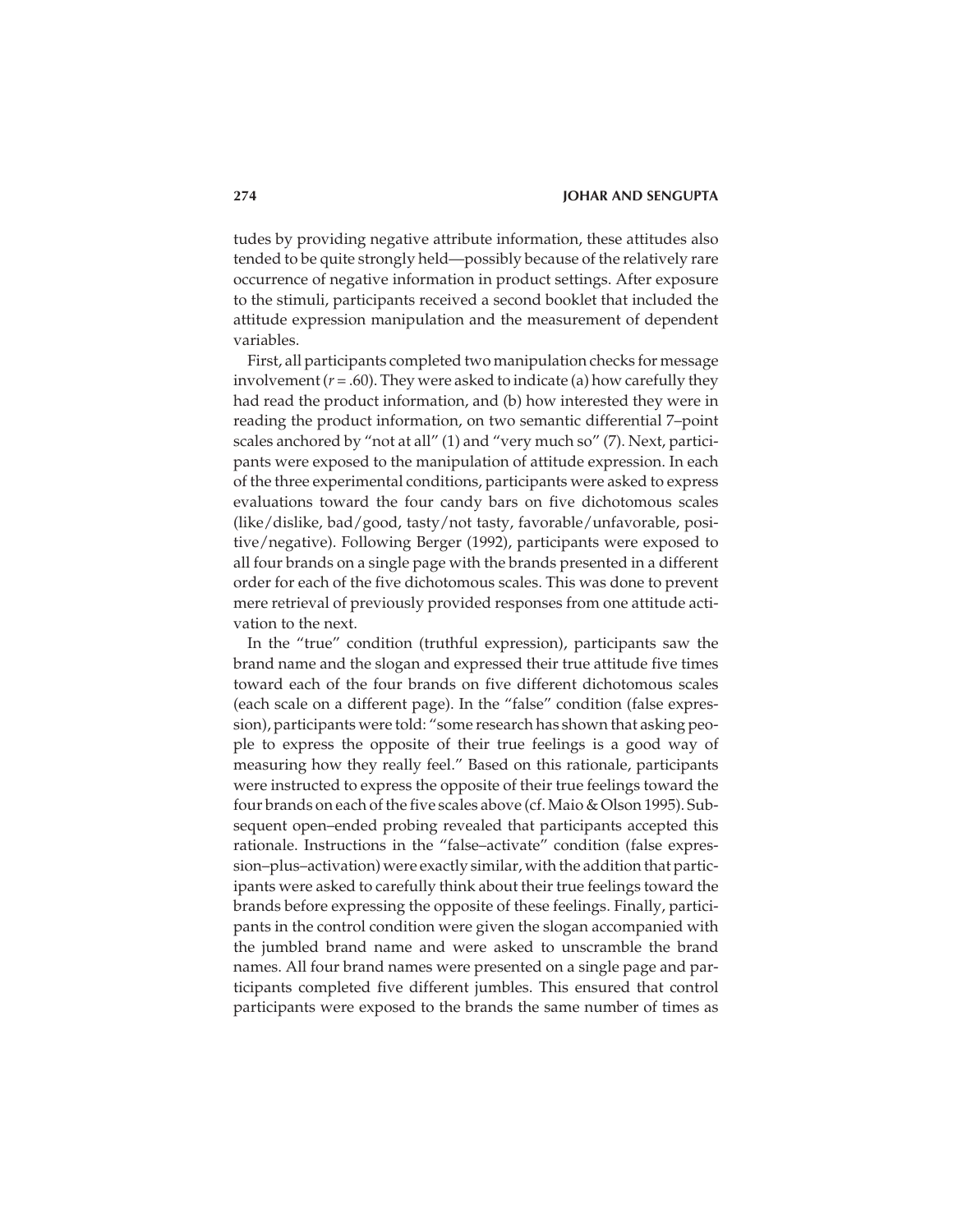participants in the experimental conditions, controlling for any differences that might arise from automatic attitude activation in the experimental conditions.

Participants then responded to three seven–point evaluation scales  $(1=bad, unfavorable, dislike; 7=good, favorable, like)$  for each brand (Cronbach's  $\alpha$  > .80 for each brand) and then provided demographic information. Following these measures, participants recorded how confident they were about their evaluations on a 1 (not at all confident) to 7 (very confident) scale. Finally, participants were told that promotional samples of the four candy bars would be available later, and that they should circle the name of the brand that they wanted to sample. This served as the measure of choice behavior. After two days, participants unexpectedly received the brand names and slogans and were again asked to provide evaluations on a similarly worded set of three evaluation scales (Cronbach's  $\alpha$  > .80 for each brand), anchored this time at -4 and +4. By using differently anchored scales at immediate and delayed measurement of attitudes, we hoped to prevent an affect referral phenomenon whereby participants would simply retrieve initial evaluations at delay.

# RESULTS

#### **Involvement**

Levels of involvement were relatively low as desired (*M* = 4.00 on a 7–point scale).

# **Post–Manipulation Attitudes**

Initial (pre–manipulation) attitudes (immediately after providing brand information) were not collected in this experiment so that the rationale for the dissimulation manipulation would not be jeopardized; accordingly, it was not possible to measure whether the different experimental manipulations led to different degrees of attitude change (i.e., post–pre manipulation attitudes) as compared to the control condition. However, a simple comparison of the post–manipulations attitudes across conditions was indicative. Analyses revealed a significant effect of condition  $(F(3,174) = 3.83, p < .05)$ . Post hoc Duncan tests then indicated that this effect was due to a more favorable post–manipulation attitude (*M* = 4.74) in the true condition compared to the false condition (*M* = 4.35) and the false–activate condition  $(M = 4.32)$ . More importantly, none of these three conditions was found to differ significantly from the control condi-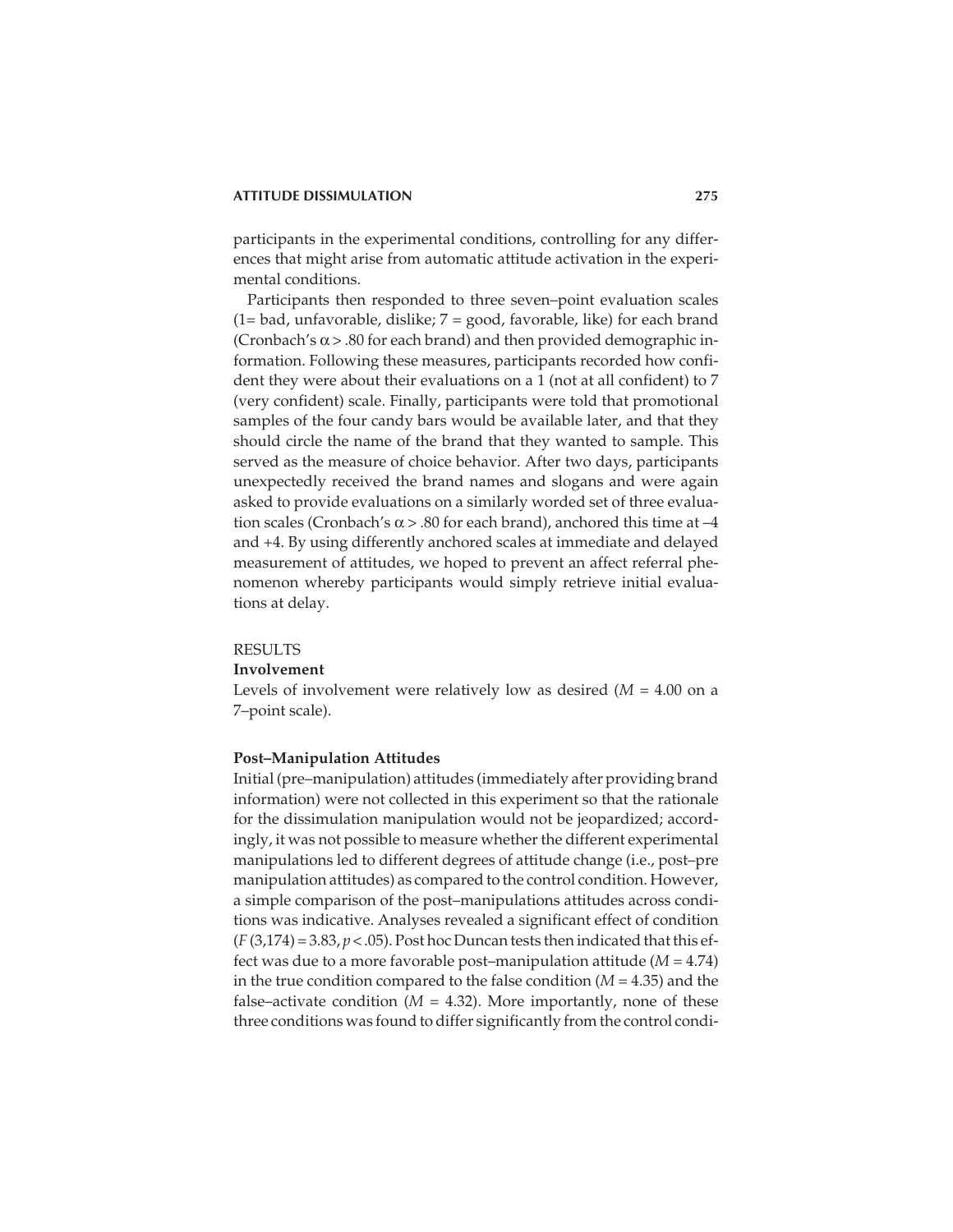tion (*M* = 4.55). Thus, the predicted improvement in attitude strength for the three experimental conditions as compared to the control cannot be explained by differences in the extremity of post–manipulation attitudes in experimental versus control conditions.

# **Attitude Persistence**

We computed the correlation between initial attitudes and attitudes measured after a two–day delay (see Hodges & Wilson, 1994 for a similar measure of attitude persistence). Two different analysis methods were used to compute the correlations. In the first method, a correlation was calculated for each respondent using the four initial attitude scores and the four delayed attitude scores for that respondent. These correlations were then converted to a Fisher z–score and subjected to an ANOVA (Berger, 1992; Fazio et al., 1989). A significant effect was obtained for Attitude Expression  $(F(3,80) = 3.75, p < .05)$ , with greater attitude persistence being produced in all experimental conditions as compared to the control ( $r$ 's: true = .87, false–activate = .74, false = .84, control = .51; all contrasts with control *p*'s < .05). See Table 2 for average correlations.

Second, following the procedure used by Fazio et al. (1989; see also Berger, 1992), we computed the correlation for each brand, pooled across all participants within each of the four conditions. Four correlation coefficients (one for each brand) were thus obtained in each condition. Each of these correlation coefficients was then converted to a Fisher z–score, and treated as a separate observation. Based on these data, ANOVA was used to test for differences across conditions, with brand as the unit of analysis. The results obtained were exactly similar to those obtained with the subject–level analysis. The overall effect of Attitude Expression was significant  $(F(3,12) = 4.00, p < .05)$ , and the pattern of correlations showed that attitudes were more persistent in all experimental conditions compared to the control condition (*r*'s: true = .77, false–activate = .79, false = .80, control = .55; all contrasts with control  $p's < .05$ .<sup>3</sup>

<sup>3.</sup> Given the low number of observations in each condition, a non-parametric ranks-sum test (Van der Waerden test) was also carried out for the correlations data. Results from this analysis were completely supportive of the ANOVA results. Analyses using these test revealed that correlations in all three experimental conditions differed significantly from the control (for each pairwise planned contrast: *z* = 2.24, *p* < .05).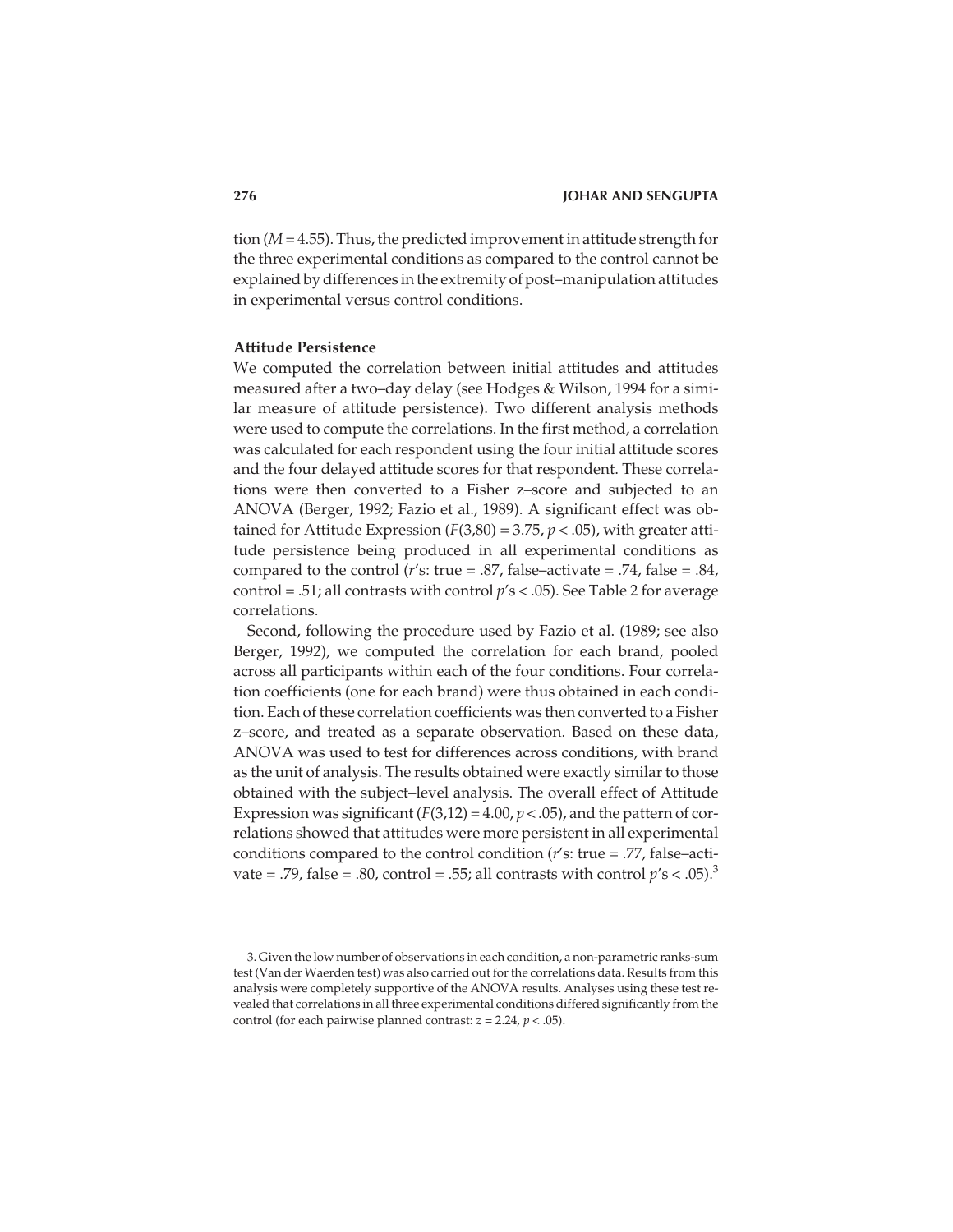TABLE 2. Experiment 2: Attitude–Behavior and Initial–Delayed Attitude Correlations for Weak Attitude Brands

|                          | True<br>Expression | False<br>Expression | False-<br>plus-<br>Activate | Control |
|--------------------------|--------------------|---------------------|-----------------------------|---------|
| Initial-delayed attitude | .87                | .84                 | .74                         | .51     |
| Attitude-behavior        | .61                | .54                 | .53                         | .39     |

Further, none of the three experimental conditions differed from one another.

# **Attitude–Behavior Correlation**

The brand selected by each participant served as the measure of brand choice. Based on the same techniques discussed above, we used ANOVA to compare differences in point–biserial correlations across conditions. A marginally significant main effect of Attitude Expression was obtained from the subject–level analysis  $(F(3,160) = 2.13, p < .10)$ . Planned contrasts then revealed a greater attitude–behavior link for the three experimental conditions compared to the control condition (*r*'s: true = .61, false–activate = .53, false = .54, control = .39; all contrasts with control *p*'s < .05, one–tailed).

Results from the brand–level ANOVA revealed a marginally significant effect for the four level factor of Attitude Expression (*F* (3,12) = 2.19, *p* < .10). Planned contrasts showed that the attitude–behavior correlation was significantly higher in the true condition versus the control condition ( $r$ 's: .48 vs. .33,  $F(1,12) = 5.57$ ,  $p < .05$ ) and in the false–activate condition versus the control condition (*r's*: .45 vs. .33,  $F(1,12) = 3.76$ ,  $p < .05$ ). While the correlation in the false condition did not differ from that in the control condition ( $r$ 's: .39 vs. .33,  $F(1,12) = 1.10, p > .3$ ), the pattern of correlations was in the expected direction. The lack of significance is likely due to the lower statistical power in the brand–level analysis.

# **Attitude Confidence**

Attitude confidence was analyzed by computing mean confidence levels in each condition (in this case, the same results were provided by a subject–level analysis as with a brand–level analysis). A significant main effect of Attitude Expression (*F*(3,174) = 3.27, *p* < .05) was obtained. Con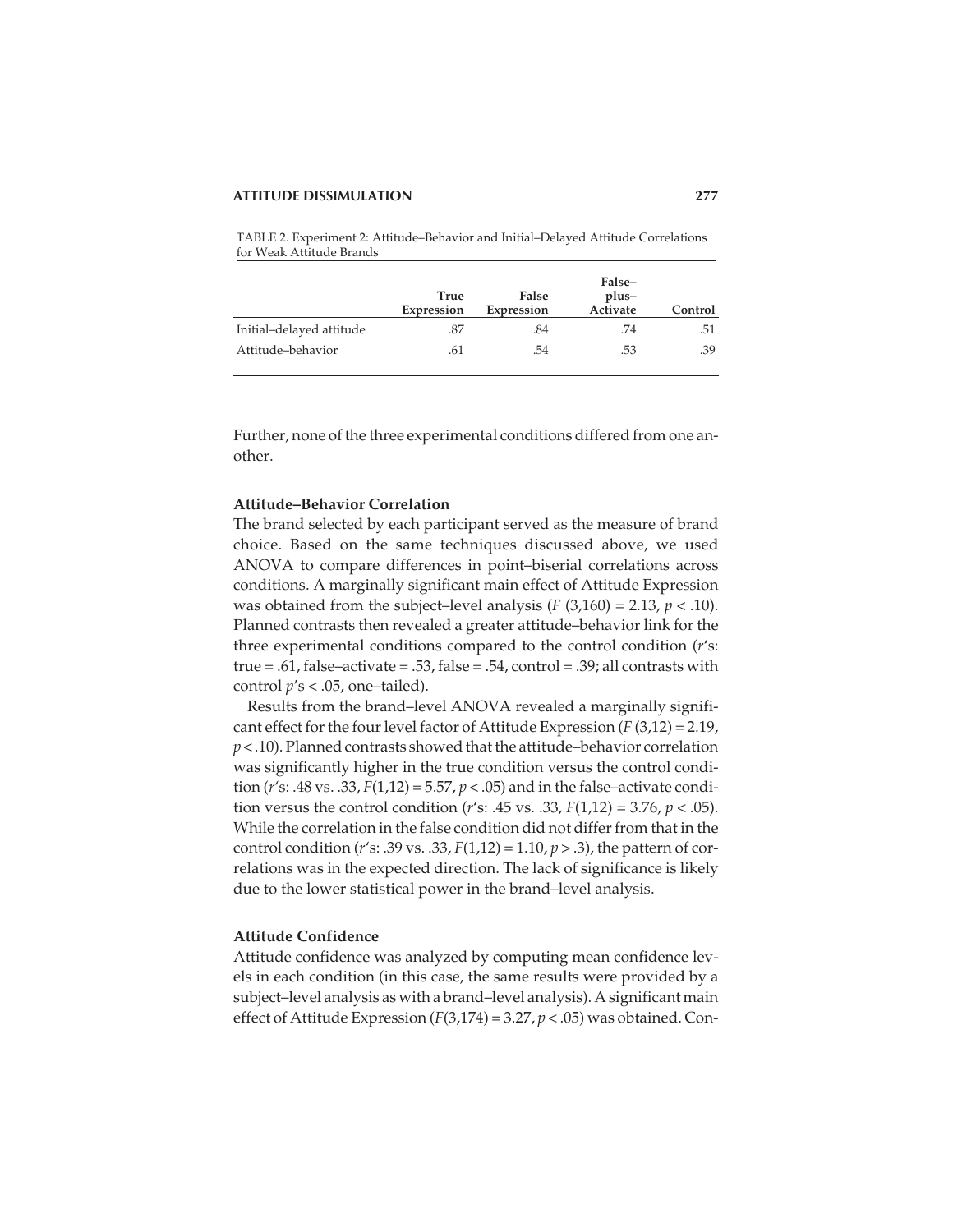trasts then revealed greater attitude confidence for all three experimental conditions compared to the control  $(M's: true = 4.64, false - active =$ 4.74, false = 4.66, control = 4.18; all  $p's < .05$ ). None of the three experimental conditions differed from one another on this measure.

### DISCUSSION

Results on various strength indicators extended our previous results on the effects of attitude dissimulation. Repeatedly lying about weak attitudes was found to significantly increase attitude stability and attitude–behavior correspondence, and also attitude confidence, as compared to a no–activation control group. Taken together with earlier findings on attitude accessibility, these results provide convergent evidence for the somewhat paradoxical premise that dissimulation actually increases the strength of the underlying true attitude. Further, these results provide additional support for the notion that repeated dissimulation, even for weak attitudes, involves repeated activation of the true attitude, rather than formation of a competing link in attitude structure. The presence of such conflicting elements in attitude structure has been shown to dilute both attitude persistence (Rosenberg, 1968) and the attitude–behavior link (Norman 1975; Sparks, Hedderley, & Shepherd, 1992; Sengupta & Johar, 2002). It is extremely unlikely, therefore, that strengthening effects on these outcomes would have been obtained had dissimulation been accompanied by structural changes. Support for the activation perspective also comes from the finding that results in the false expression condition are the same as those in the false–activate condition where participants were expressly asked to think about their true attitudes at the time of dissimulation.

Our results also highlight the substantive implications of dissimulation. Clearly, if lying about one's feelings serves to make them endure longer, lying may be more consequential than might be supposed. Further, our findings on the attitude–behavior link suggest that lying can lead to actual changes in one's behavior—again, a result of significant import. In fact, unlike research which suggests that any changes in attitudes and behavior tend to be consistent with the expressed opinion (Bem, 1972; Salancik & Conway, 1972), we find that such changes actually occur in the direction opposite to the false expression.

While Experiments 1 and 2 provide support for the hypothesis that attitude dissimulation, even for weakly held attitudes, leads to significant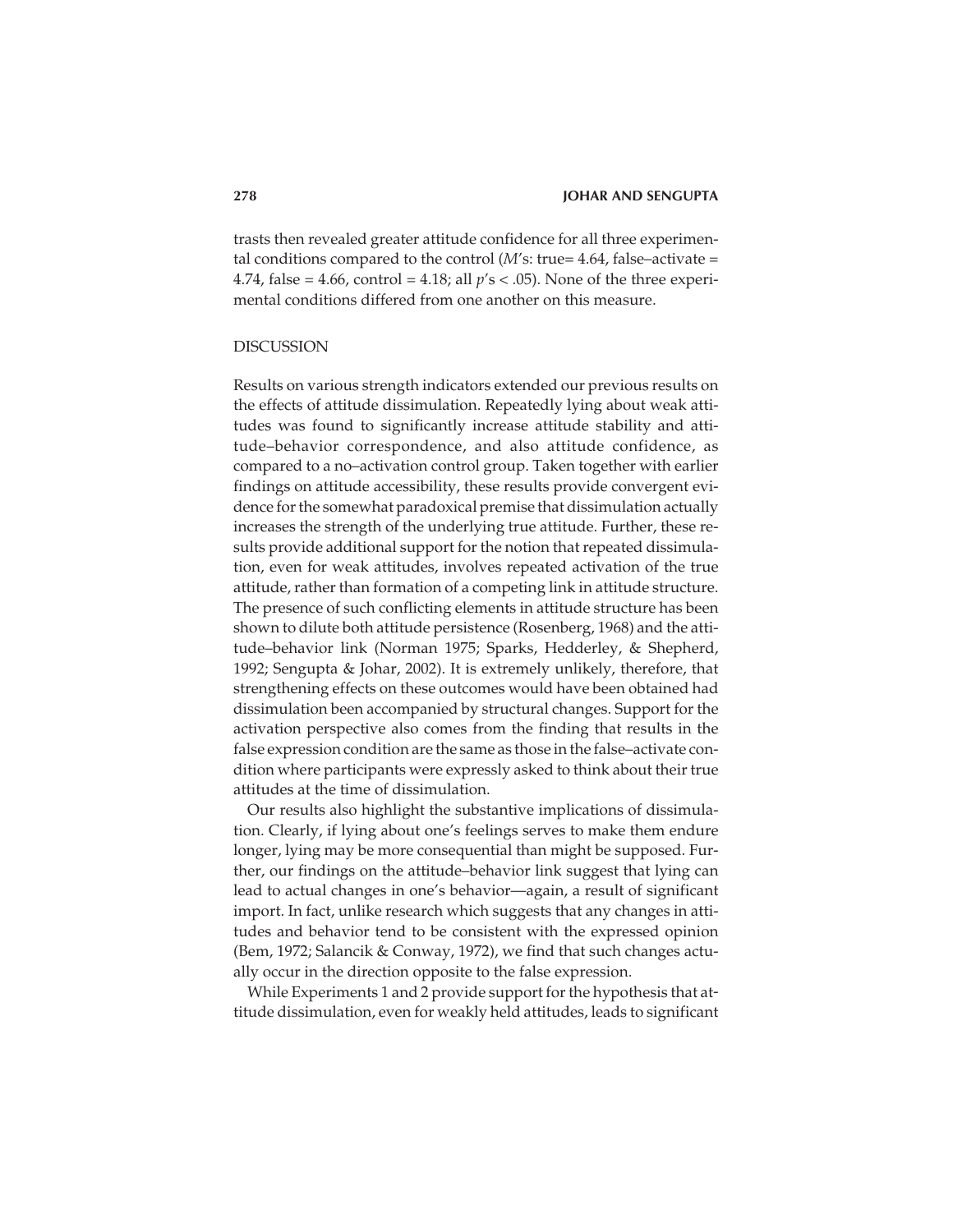strengthening of the true attitude, inherent limitations in the attitude dissimulation manipulation should be noted. In both experiments, participants were simply told to report the opposite of their true attitudes on a scale; there was no mention of an audience to whom the participants were lying, and there was no requirement to make the lie believable. The artificial nature of this dissimulation manipulation may have entailed simple translation of true attitudes at the time of reporting attitudes, rather than actual lying. If such a translation process underlies the dissimulation manipulation, the results simply replicate several earlier demonstrations of the effects of true attitude expression (Fazio et al., 1982). For our research to speak more clearly to the effects of dissimulation, we need to study more naturalistic lying conditions. In particular, "real world" lies, rather than baldly stating a false opinion/assertion, typically include an attempt to make the lie believable to the recipient of the communication. This may be done in several different ways—the communicator may actually distort facts to support the lie; or focus only on those facts that support the false assertion (omitting to mention facts that are opposed to the lie); or seek to make the lie believable through exaggeration and emphasis.

It would be interesting to examine the effects of these more realistic forms of dissimulation on the strength of the underlying true attitude. In addition to enhancing the ecological validity of our findings, such an examination, especially in the context of weak attitudes, would also provide a stronger test of the alternative hypothesis that attitude dissimulation can lead to a weakening effect by creating a link between the attitude object and the false attitude. It can be argued that the lack of a weakening effect in Experiments 1 and 2 is due to the relatively weak nature of this competing link—that is, simply reporting a false attitude on a scale is insufficient to create a link to the false attitude that is strong enough to interfere with the existing link to the true attitude. However, providing a justification for one's false opinions should serve to strengthen the link to the false attitude, thus increasing the possibility of a weakening effect. On the other hand, if a strengthening effect of dissimulation (vs. control) is observed even for such justification–inclusive lying, it may be inferred with some confidence that dissimulation, rather than changing the underlying attitude structure, simply serves to activate the true attitude.

Some evidence regarding the effects of "actual" lying (i.e., in which the respondent strives to make the lie believable) was obtained in a dissimu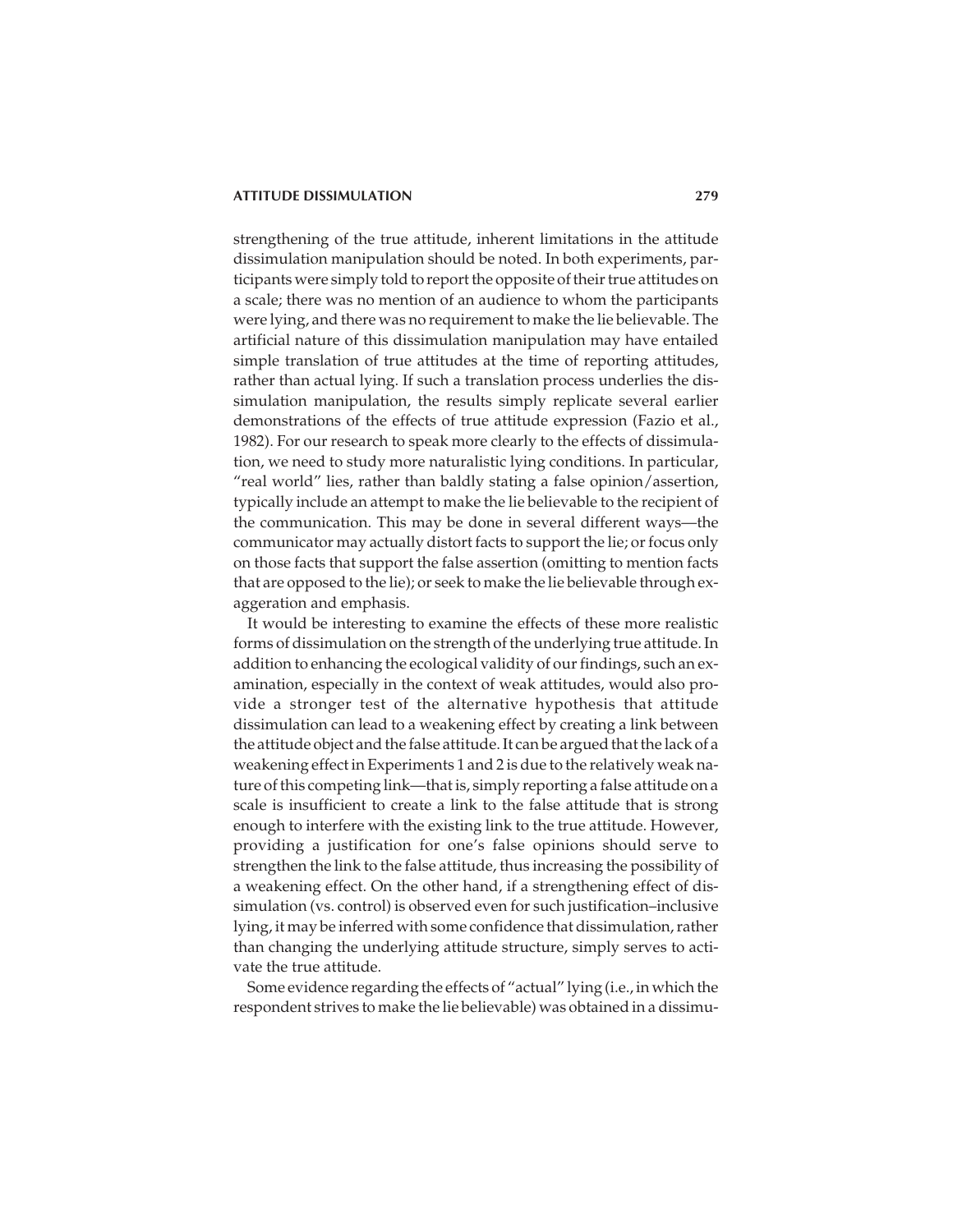lation study by Maio and Olson (1998), in which participants were to write a lengthy counter–attitudinal essay in support of their false attitudes. Consistent with the premise that lying strengthens the underlying attitude, such dissimulation was found to increase the effect of the true attitude on subsequent judgments toward attitude–relevant issues. However, as with these authors' earlier work (Maio & Olson, 1995), the attitude object in this study (Albert Einstein) was a familiar one, toward which strong attitudes were held. As discussed earlier, the current research focuses on the effects of dissimulation for weak attitudes, both because people are likely to lie about such attitudes, and because the weak–attitude context (given the greater possibility of a weakening effect in this context) affords a stronger test of the strengthening effect of dissimulation. Accordingly, Experiment 3 examines the effects of realistic dissimulation on attitude strength for weak attitudes (e.g., attitudes toward unfamiliar objects); further, we extend Maio and Olson's (1998) results by examining the effects of several different types of lying strategies, as discussed below.

# **EXPERIMENT 3**

#### TYPES OF DISSIMULATION

One commonly used strategy that is used to make the lie believable involves actually misrepresenting issue–relevant facts in order to support the false opinion—that is, a lie of commission (e.g., saying that a friend's outfit looks very smart because it fits current fashion trends—even though, in reality, the outfit may be hopelessly dated). Maio and Olson's (1998) research on the strengthening effects of dissimulation focused on the effects of this type of naturalistic lying strategy. However, as DePaulo et al. (1996) have pointed out, communicators can also rely on other strategies to make their lies believable. In one such strategy, which may be termed a lie of omission, respondents seek to convince the audience by simply focusing on the facts that are supportive of the lie, omitting to discuss information that is discrepant with the lie (e.g., complimenting a friend on her new outfit by saying that the color is just right for her complexion, but omitting to mention that the style is very unflattering). Finally, communicators may also seek to convince the audience simply through exaggeration and emphasis, without providing any reasons for the lie (e.g., simply telling a friend that her new outfit looks "great!"), a dissimulation strategy that we term ly-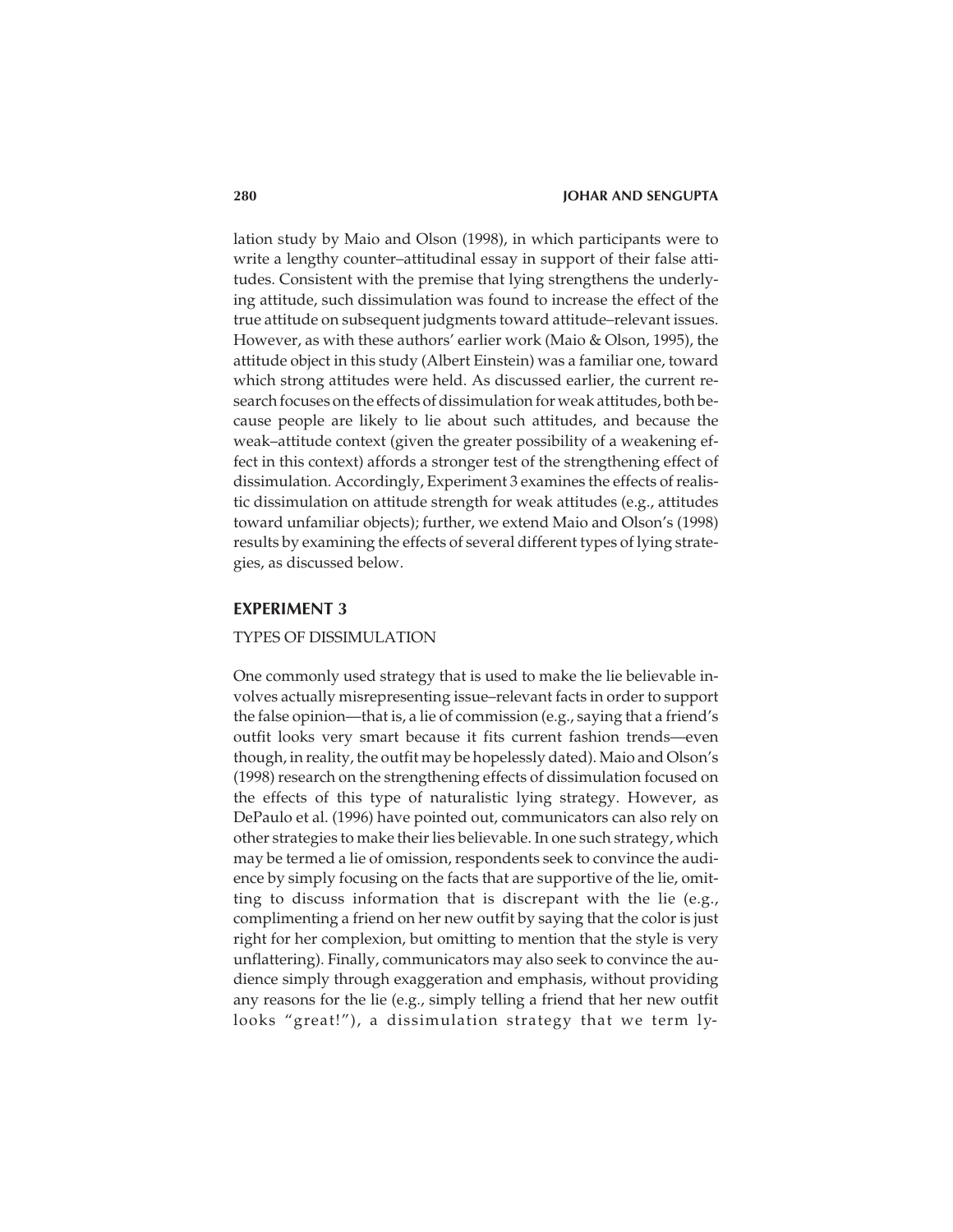ing–with–puffery. Experiment 3 examines how each of these three different types of lies affect the strength of the underlying attitude, as compared to a control group in which participants do not engage in any form of attitude dissimulation. Based on the reasoning that dissimulation, whether it involves a strategy of commission, omission, or puffery, entails activation of the true attitude, our a priori expectation was that of attitude strengthening in all three lying conditions.

#### **METHOD**

# **Overview**

Ninety–nine students (66% female) participated in this experiment in return for course credit. At the beginning of the session, participants were informed that they would be asked to complete three different marketing–related surveys. The first survey obtained pre–manipulation attitudes toward the attitude object, a new (and fictitious) brand of shampoo named Clean & Healthy. As in Experiment 2, an unfamiliar attitude object was chosen because of our interest in the effects of dissimulation for relatively weak attitudes. The second survey contained the experimental manipulation, which either required participants to lie about their attitudes toward Clean & Healthy in one of three different ways further described below (lie–commission, lie–omission, lie–puffery) or required them to express their attitudes toward a different product (control condition). The third survey then obtained post–manipulation attitudes toward Clean & Healthy, as well as indicators of attitude strength, such as the extent to which the attitude predicted brand choice. These surveys are described in greater detail below.

# **Procedure**

*Survey 1.* All participants were given information about a new brand of shampoo named Clean & Healthy, and were then asked to provide their true attitudes toward the shampoo. The information, which was purportedly extracted from the report of an independent consumer research agency, discussed the shampoo's performance on five different attributes (dandruff–removing capability, cleaning both hair and scalp, residue left on hair, presence or absence of conditioner, and number of rinses required). A short descriptive paragraph was provided for each attribute, along with a rating on a one to seven scale  $(1=$  very bad;  $7=$ very good). For instance, the shampoo received a high rating of 7 on dan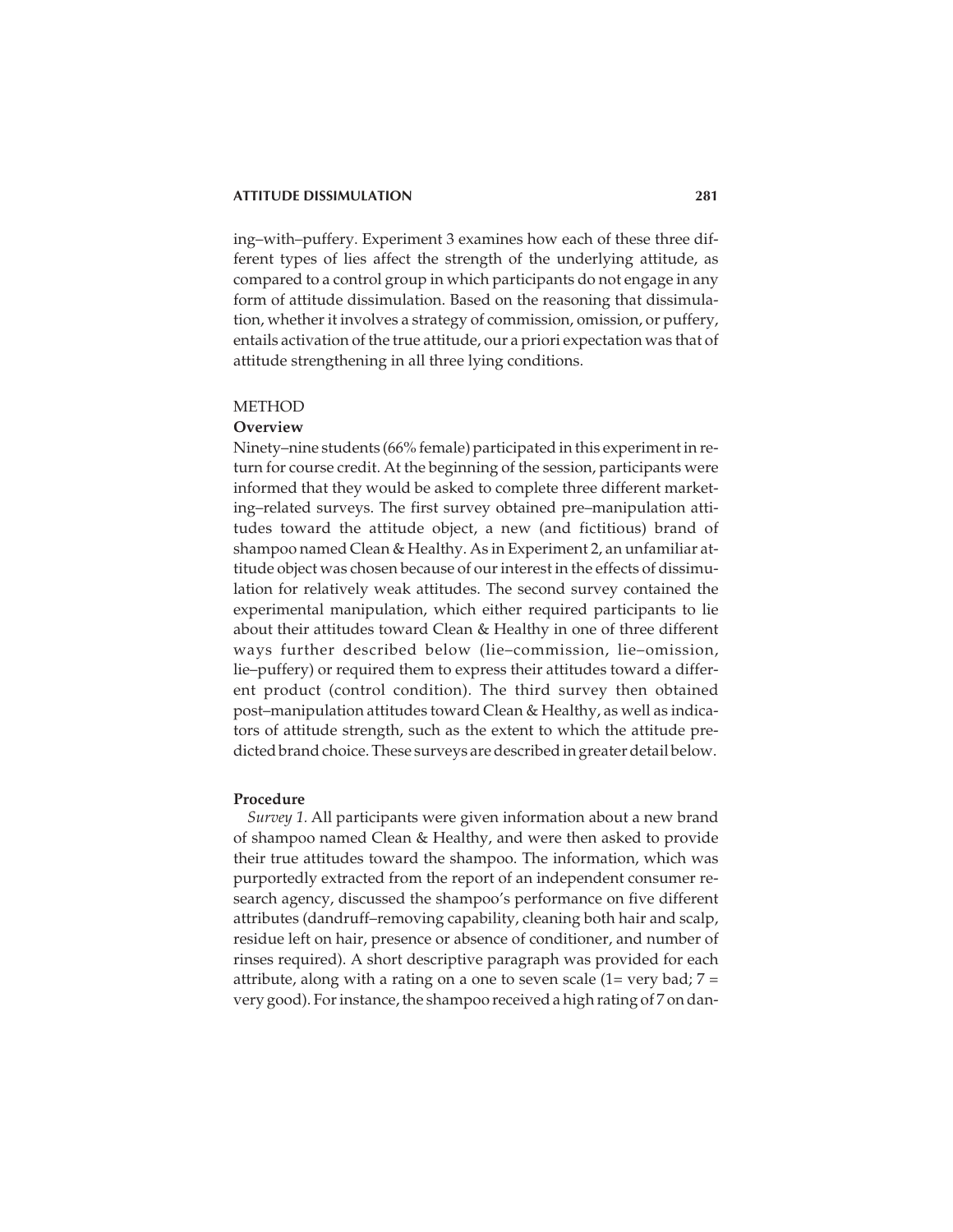druff–removing capability, and the accompanying description of this attribute read as follows:

"This shampoo is excellent at removing dandruff. In market research, this brand was found to perform 25% better than leading brands such as Head and Shoulders. The superior performance of Clean & Healthy is due mainly to the presence of the ingredient neutroprene."

Similarly positive descriptions and ratings were provided for all the attributes, except for one feature (lack of conditioner), which was described in negative terms so as to enhance the credibility of the entire product description. As with Experiment 2 stimuli, pilot testing with equivalent negative descriptions revealed that unambiguous negative attitudes were strongly held. Thus, negative descriptions led to a ceiling effect that precluded observing any differences in attitude strength between experimental and control conditions. After reading the product description, participants were asked to first indicate their attitudes toward the shampoo on a dichotomous measure ( i.e., circle "bad" or "good"). The dichotomous measure helped to removed ambiguity from participants' initial attitudes by forcing them to decide whether they liked or disliked the shampoo. This made it easier for them to complete the experimental manipulation later which required them to lie about their attitudes. As expected, all participants circled the word "good" on the dichotomous measure, indicating positive attitudes toward the shampoo. The dichotomous measure was followed by two 7–point attitude scales  $(1 - \text{dislike}, \text{unfavorable})$ ;  $7 - \text{like}, \text{favorable}$ ). The mean of these two scales  $(r = 0.78)$  served as the pre–manipulation or initial measure of attitudes toward the shampoo.

After indicating attitudes toward Clean & Healthy, all participants read another product description, this time for a new tennis racquet named Lightning. Information was provided on six attributes and was again positive in content. After reading the information, participants provided attitudes toward the racquet, as they had done with the shampoo. Two purposes were served by measuring attitudes toward the racquet—first, this acted as a filler between the first and second survey, and second, it provided the basis of a dissimulation task for control participants, analogous to that completed by participants in the experimental conditions.

*Survey 2.* The second survey, which contained the experimental manipulation, was framed as a product testimonial study. Using a cover story similar to that employed by Maio & Olson (1998), all participants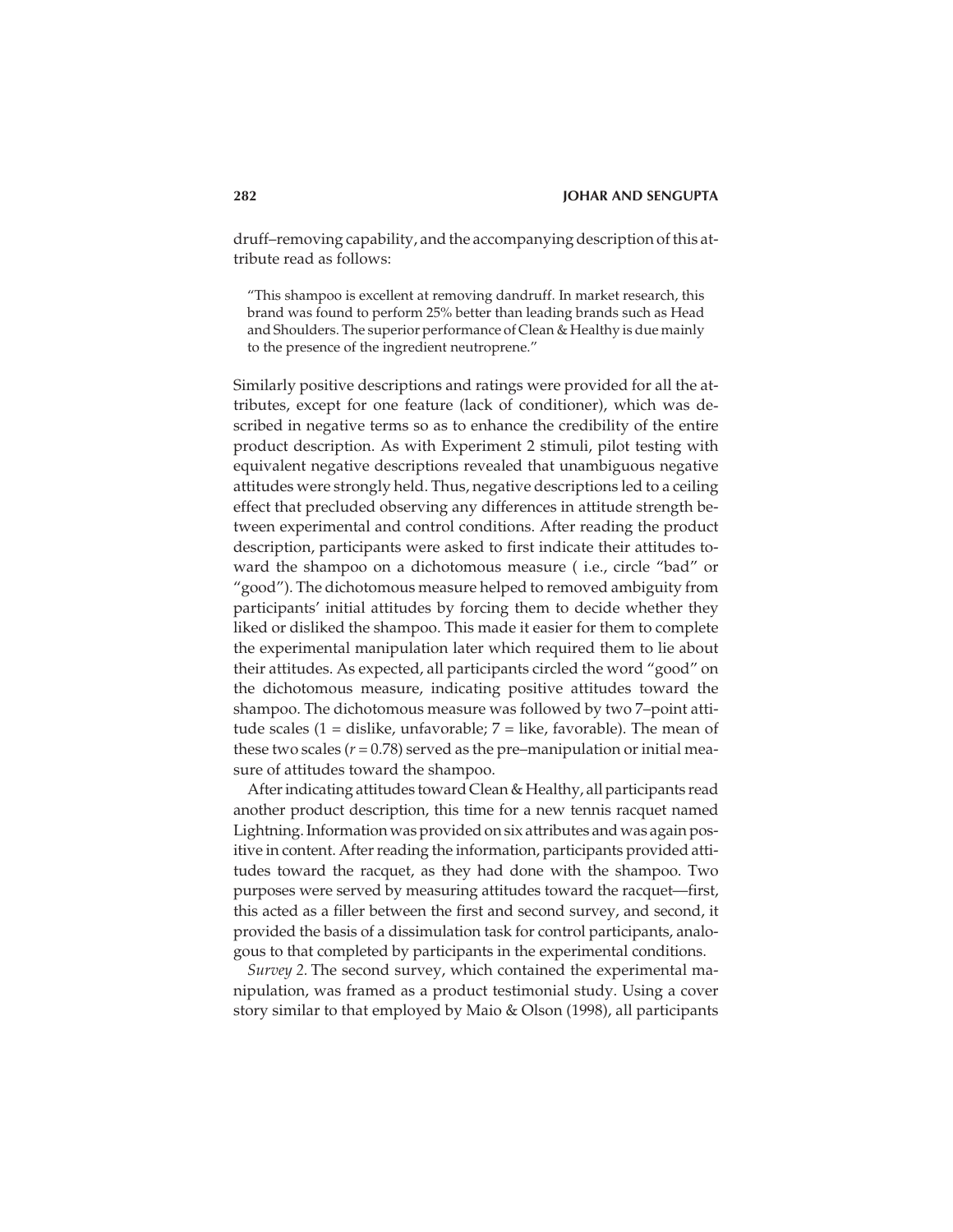were told that consumers often receive untruthful information about products (e.g., companies may pay someone to write an untruthful negative testimonial against a competing brand) and that the researchers were interested in the effects of such untruthful, negative testimonials on product perceptions. In order to study such effects, the current participants were being requested to provide untrue testimonials against either Clean & Healthy shampoo (experimental conditions) or the Lightning tennis racquet (control condition), which would then be given to future research participants so as to examine the effects of these testimonials on their perceptions of the product in question. Space was provided on the bottom of the page for the false testimonial to be written.

The cover story also contained additional instructions telling participants how to enhance the believability of the untrue testimonial. In particular, "commission" participants were told that past research had shown that the negative testimonial would have a better chance of being believed if it provided a reason for its negative views, by including a description (albeit untruthful) of the brand's performance on specific attributes. The following example was provided as an illustration: "… if you want to convince someone that a particular brand of TV is bad, you might lie and say that its color quality is very poor, even if it is actually quite good." On the other hand, "omission" participants were told that the negative testimonial would have a better chance of being believed if it discussed the shampoo's performance on the specific attributes on which it performed badly. The illustrative example in this case read as follows: "… if you want to convince someone that a particular brand of TV is bad, you might talk only about its high price, even though all its other features are excellent." Finally, "puffery" participants were advised that the negative testimonial would be believable if it simply contained negative statements about the shampoo without discussing its performance on specific attributes. The example stated: "… if you want to convince someone that a particular brand of TV is bad, you might simply say, "I think this TV is terrible!" without talking about any specific features." Thus, commission participants were encouraged to discuss (and lie about) the shampoo along specific attributes on which the shampoo actually performed well (lie of commission), omission participants were encouraged to focus only on the attribute on which the shampoo performed badly (lie of omission), whereas puffery participants were encouraged to completely avoid discussing specific feature performance (lie of puffery).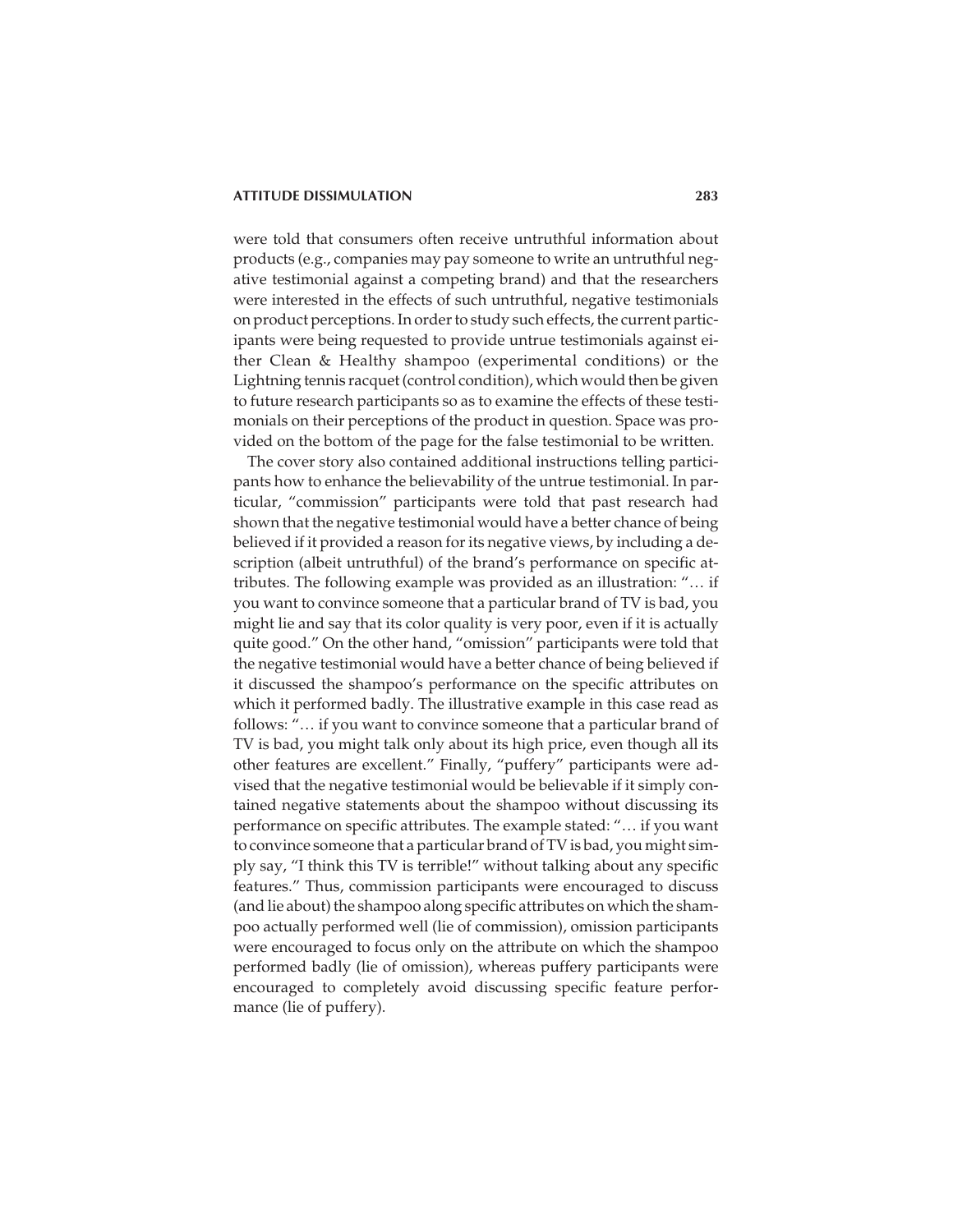#### **284 JOHAR AND SENGUPTA**

After writing the essay, participants in all three experimental conditions were also required to indicate their attitudes toward the shampoo on two semantic–differential scales  $(-3 \text{ to } +3)$ , anchored by bad/good and unfavorable/favorable. Following the procedure used by Maio and Olson (1998), participants were asked to indicate unfavorable attitudes toward the shampoo on these scales, purportedly in order to further convince future readers of the testimonials that the writer indeed had a poor opinion of the shampoo.

The instructions in the control condition were analogous to those in the experimental–commission condition, with the only change being that, instead of being asked to write an untrue negative testimonial against the shampoo, participants were asked to provide a false testimonial against the Lightning tennis racquet about which they had read earlier. Thus, these participants wrote a negative essay about the racquet, and also indicated unfavorable attitudes toward it on the semantic–differential scales provided.

*Survey 3.* At the beginning of this questionnaire booklet, all participants were reminded that they had earlier read about two products: Clean & Healthy shampoo and Lightning tennis racquets. They were then asked to evaluate the shampoo on three semantic seven–point differential scales (1–7), anchored by dislike/like; poor/excellent and unfavorable/favorable (α = 0.85). They were also asked to indicate their confidence in these evaluations on two scales  $(1 = not confident/not$ sure; 7 = quite confident/quite sure; *r* = 0.91). Next, all participants responded to similar evaluation and confidence questions with reference to the tennis racquet; these measures served as a brief filler between the attitude measures for the shampoo and the choice task that followed on the final page of the questionnaire. Specifically, participants were asked to imagine that they were purchasing a shampoo, and had to choose between Clean & Healthy and their current brand of shampoo. Participants indicated their choice by circling the appropriate option. Choice was coded as 1 if Clean & Healthy shampoo was chosen, and 0 otherwise. Finally, participants were debriefed and dismissed.

# RESULTS

#### **Manipulation Check**

The particular types of thoughts listed in participants' negative essay about Clean & Healthy shampoo provided an indication of the efficacy of our three experimental manipulations (lie–commission, lie–omission,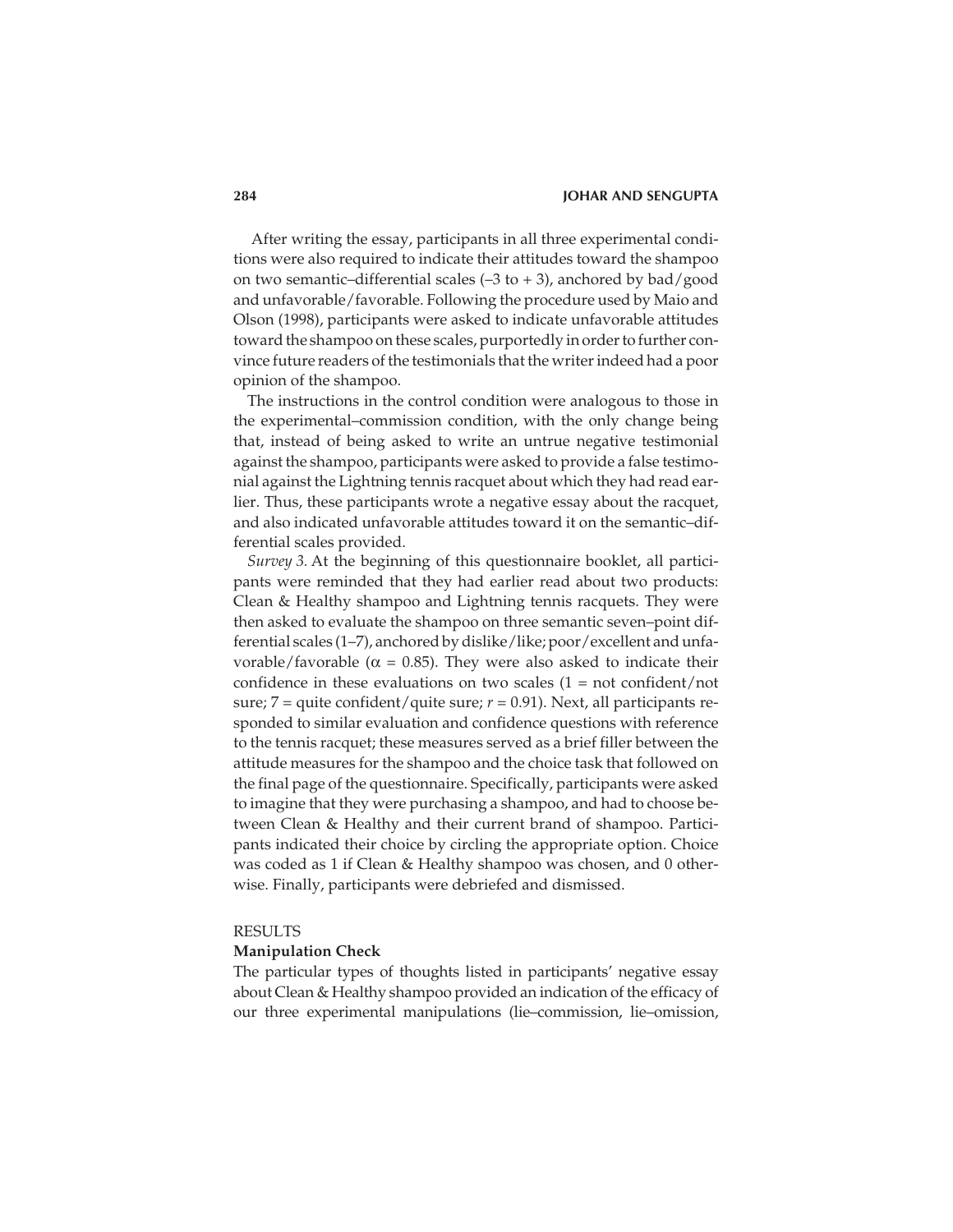lie–puffery). A research assistant who was blind to the experimental hypotheses coded the testimonial thoughts (all of which were negatively valenced because participants were dissimulating about a "good" brand) as either referring to a specific attribute that participants had earlier read about (e.g., "this shampoo doesn't remove dandruff") or as an abstract evaluative thought not referring to a specific shampoo attribute (e.g., "this is a terrible shampoo"). As expected, a significant effect on the total number of abstract evaluative thoughts (*F* (2,73) = 43.56, *p* < .001) revealed that the puffery condition contained the greatest number of these thoughts  $(M_{\text{vufferv}} = 2.46, M_{\text{commission}} = .61, M_{\text{omission}} = .15)$ . On the other hand, the latter two conditions contained more specific negative thoughts ( $M_{\text{commission}} =$ 2.85,  $M_{\text{omission}} = 2.50$ ) than the puffery condition ( $M_{\text{puffery}} = .5$ ,  $F = 28.34$ ,  $p <$ .001). Finally, although the omission and commission conditions both contained specific negative thoughts, participants in these two conditions differed in terms of their focus. In particular, participants in the omission condition, in accordance with the instructions given in this condition, listed a disproportionate number of thoughts about the one attribute (lack of conditioner) that had been described negatively in the stimulus information ( $M_{\text{omission}} = 2.19$ ,  $M_{\text{commission}} = .88$ ,  $F = 31.92$ ,  $p < .001$ ). Conversely, a summed index of thoughts about the other four attributes that had been described in the shampoo information revealed that omission participants listed comparatively few thoughts about these attributes ( $M_{\text{omission}}$  = .31,  $M_{\text{commission}} = 1.96$ ,  $F = 31.08$ ,  $p < .001$ ). Thus, the three different lying manipulations seemed to work as intended, with participants in the puffery condition focusing on abstract evaluative thoughts, participants in the omission condition focusing on the one attribute that the shampoo performed badly on, and participants in the commission condition listing negative thoughts about several different features on which the shampoo actually performed well.

Finally, an analysis of the total number of thoughts written down by participants also revealed a significant effect of lying type (*F* = 3.60, *p* < .05). Post hoc Duncan tests showed that this effect was due to a greater number of thoughts in the commission condition (*M* = 3.77) vs. the omission condition (*M*= 2.89); the puffery condition (*M*= 3.12) did not significantly differ from the other two conditions. The comparatively low number of thoughts in the omission condition may be attributed to the particular instructions employed in this condition, which required respondents to primarily focus on the sole shampoo attribute that was described in negative terms.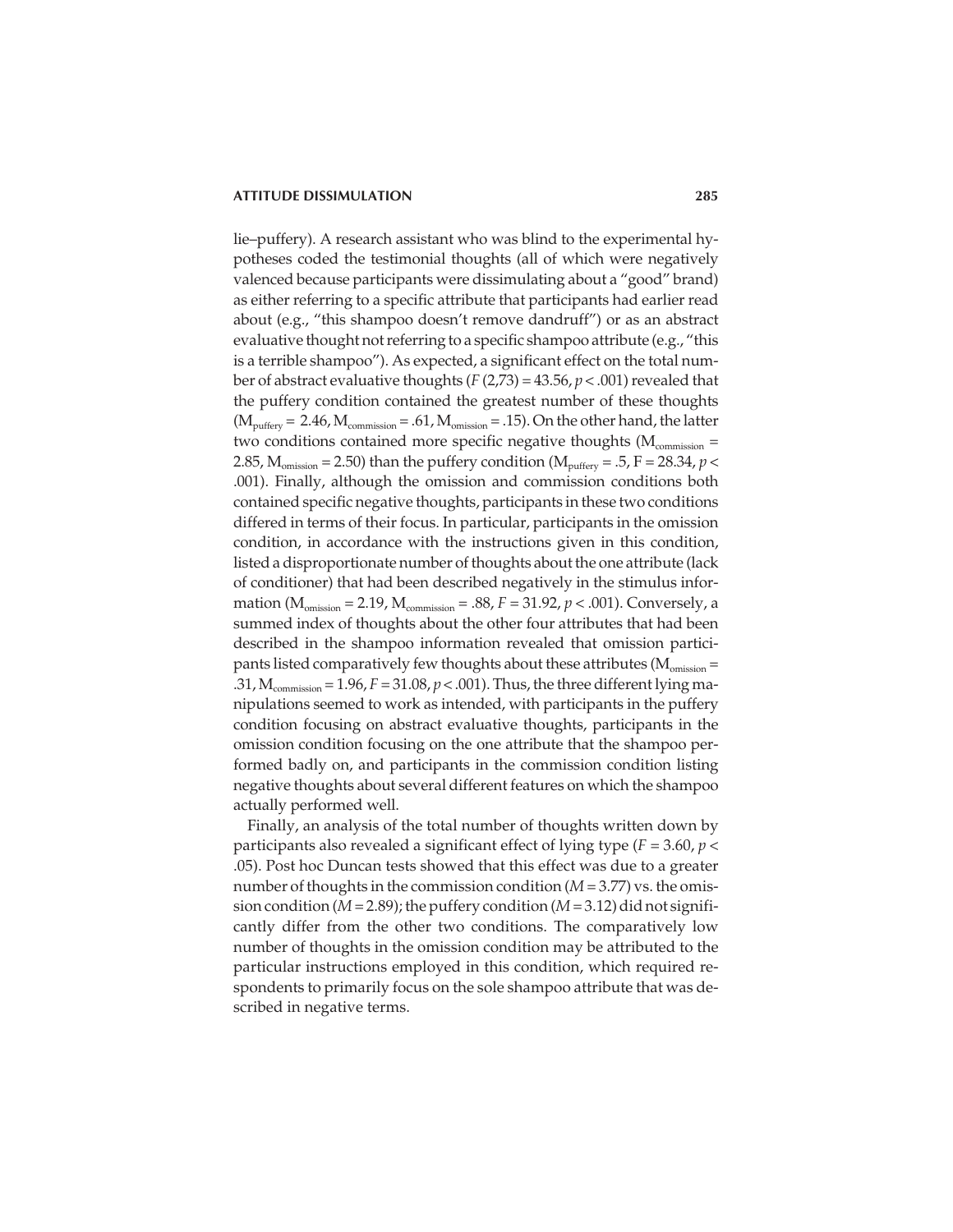# **Attitude Change**

To determine whether the dissimulation manipulation caused attitude change, pre–manipulation attitudes (measured in Survey 1) and post–manipulation attitudes (measured in Survey 3) were submitted to  $a$  4  $\times$  2 (condition  $\times$  time of measurement) mixed–model ANOVA, with time of measurement (pre vs. post–manipulation) as the within–subjects factor. None of the effects attained significance. In particular, pre–manipulation attitudes toward the shampoo (*M* = 5.51) did not differ from post–manipulation attitudes (*M*= 5.44, *F*(1,95) = 2.29, *p* > .13); further, the lack of an interaction effect of the two factors (time of measurement and condition) indicates that this pattern held across conditions. The equivalence of attitude change across conditions implies that differential attitude change cannot explain any differences detected in attitude strength for experimental vs. control groups.

### **Attitude–Behavior Correlation**

The relationship between post–manipulation attitudes and choice was examined by analyzing the Fisher–z transformation of the attitude–choice correlation obtained in each cell. As expected, a reliable effect of condition was obtained  $(F(3, \infty) = 7.56, p < .001)$ . Planned contrasts then revealed that the attitude–choice correlation was greater for commission vs. control  $(r_{\text{commission}} = .47, r_{\text{control}} = -.13; F(1, \infty) = 4.25, p < .05)$ , omission vs. control ( $r_{\text{omission}} = .55$ ,  $r_{\text{control}} = -.13$ ,  $F(1, \infty) = 5.95$ ,  $p < .05$ ), and also puffery vs. control ( $r_{\text{puffery}}$  = 0.48,  $r_{\text{control}}$  = −.13,  $F(1, ∞)$  = 4.37,  $p$  < .05); further, the correlations in the three experimental conditions did not differ. Thus, as expected, dissimulation, irrespective of the specific strategy used to make the lie believable, produced a reliable increase in the relationship between attitudes and behavior.

Another comparison of the attitude–choice link across conditions was carried out by partitioning participants on the basis of their response to the choice measure, and submitting the attitude data to a 2 (choice:  $1/0 \times$ 4 (condition type: commission/omission/puffery/control) ANOVA. A stronger (weaker) link between attitudes and choice in any condition should be manifested in a greater (lower) attitude difference between the group of subjects who chose Clean  $\&$  Healthy (choice = 1) and the group of subjects who did not choose Clean  $\&$  Healthy (choice = 0) in that condition. Thus, the stronger attitude–choice link hypothesized for the experimental vs. control conditions should be manifested in an interaction effect of Condition and Choice in the2X4 ANOVA. A significant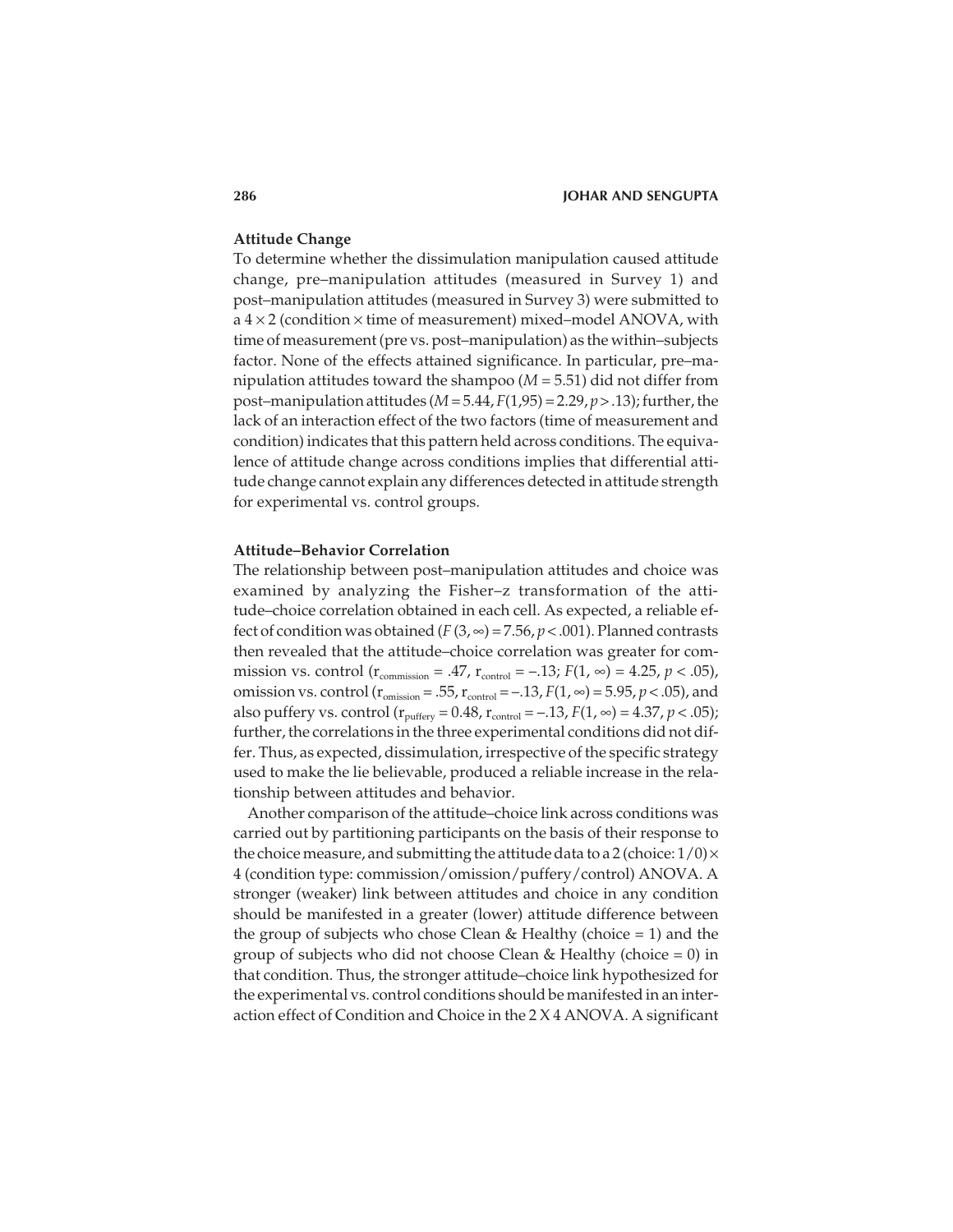interaction was in fact obtained  $(F(3,91) = 3.78, p < .05)$ . Planned contrasts then revealed that, as expected, the attitude difference between participants who chose the Clean & Healthy as compared to those who did not choose this shampoo was greater for the commission condition  $(Choice(0) = 4.94, Choice(1) = 5.65)$  vs. the control condition  $(Choice(0) = 1.94)$ 5.66, Choice (1) = 5.45, *F* (1,45) = 4.23, *p* < .05) supporting the thesis of a stronger attitude–choice link in the former condition. Similarly, a stronger attitude–choice link was indicated for the omission condition  $(Choice(0) = 4.13, Choice (1) = 5.46) compared to the control (*F*(1,47)) =$ 7.28, *p* < .01), as well as puffery (Choice(0) = 4.87, Choice (1) = 5.75) compared to the control  $(F(1,43) = 4.78, p < .05)$ .

# **Attitude Confidence**

Confidence in the post–manipulation attitude toward the shampoo (measured in Survey 3) was submitted to a single–factor four–level (condition type: commission, omission, puffery, or control) ANOVA. A significant main effect was observed  $(F(3,95) = 6.90, p < .001)$ . Post hoc tests revealed that attitude confidence in the omission condition (*M* = 4.65) was lower than that in the other three conditions ( $M_{\text{commission}} = 5.28$ ,  $M_{\text{puffery}} = 5.56$ ,  $M_{\text{control}} = 5.67$ ). Thus, asking participants to focus on an attitude–discrepant feature (as was done in the omission manipulation) lowers confidence in the attitude. It should also be noted that, unlike in Experiment 2, attitude dissimulation in general did not lead to increased confidence. This difference between the two experiments is discussed later.

# DISCUSSION

Results from Experiment 3 show that dissimulation leads to increased attitude strength even when respondents seek to make their lies believable by using strategies such as justification or emphasis. Thus, lies of commission, omission and puffery each produced a stronger attitude–behavior link as compared to the control condition. These findings indicate that the strengthening effect of dissimulation can be generalized to real–world lying situations, in which people usually strive to make their lies believable. Further, the results obtained in the two justification conditions (commission and omission) provide a particularly strong refutation of the counter hypothesis that dissimulation might produce a weakening effect by creating a competing link to the false atti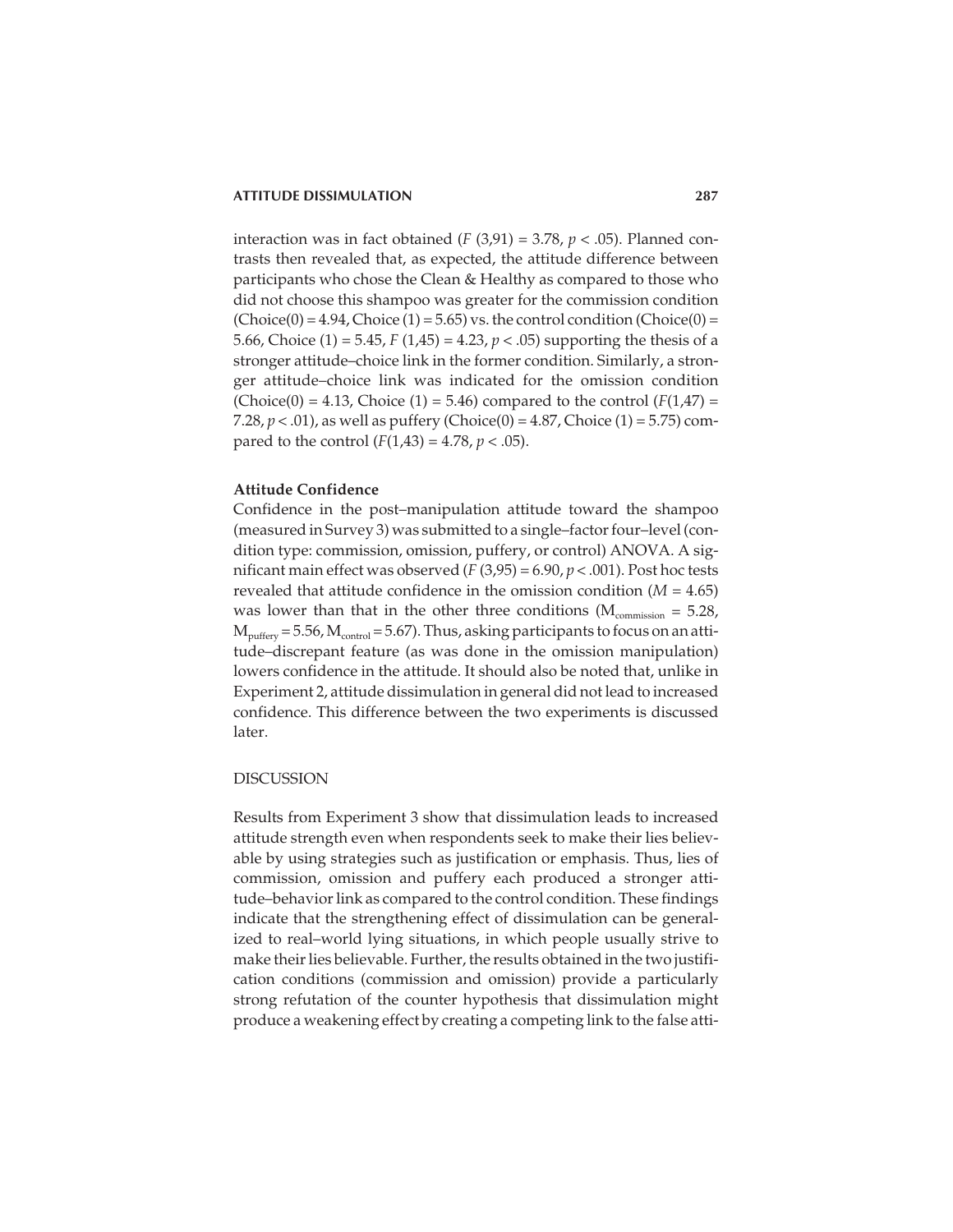tude. The strength of this competing link should be stronger (and thus, the likelihood of a weakening effect should be increased) when participants actively justify the false attitude, as was done in the commission and omission conditions. That only a strengthening effect was observed even for these conditions indicates that rather than producing a competing link in the underlying attitude structure, dissimulation simply activates the link to the true attitude, resulting in a strengthening effect. Finally, the finding that justifying false attitudes did not lead to attitude change in either the commission or omission conditions indicates that writing attitude–discrepant testimonials did not produce cognitive dissonance. This result is consistent with accounts of dissonance (e.g., Cooper & Fazio, 1984), which posit that dissimulation should lead to cognitive dissonance only when the respondent freely chooses to dissimulate (participants in the current study were required to do so) and when the dissimulation produces foreseeable negative consequences (again, this was not the case in the present study).

The attitude confidence results in the current study were discrepant from earlier findings. Specifically, in contrast to Experiment 2, in which repeated dissimulation led to increased attitude confidence, none of the three dissimulation conditions of the current study produced greater attitude confidence than the control. In fact, attitude confidence in the omission condition was lower than that in the control, while attitude confidence in the commission and puffery conditions did not differ from that in the control. A possible reason for the null findings in the commission and puffery conditions (vs. control) may involve a ceiling effect. The attitude object in this study was described in near–unanimous positive terms (four out of five attributes); thus, attitude confidence was presumably high even in the control condition, a speculation consistent with the mean confidence score in this condition (*M* = 5.54 on a scale of 7).

Perhaps more interesting than the null findings on confidence for the commission and puffery conditions was the finding that lies of omission actually led to lower attitude confidence than the control. Further research is needed to discover the reason for this result, but it seems plausible that dwelling on attitude–discrepant features (as subjects in the omission condition were asked to do) can lead to decreased confidence in the attitude. In other words, even though subjects in this condition had an overall positive opinion of the shampoo, having to focus on the one attribute that the shampoo performed badly on (lack of conditioner) might have led them to question these positive attitudes to some extent.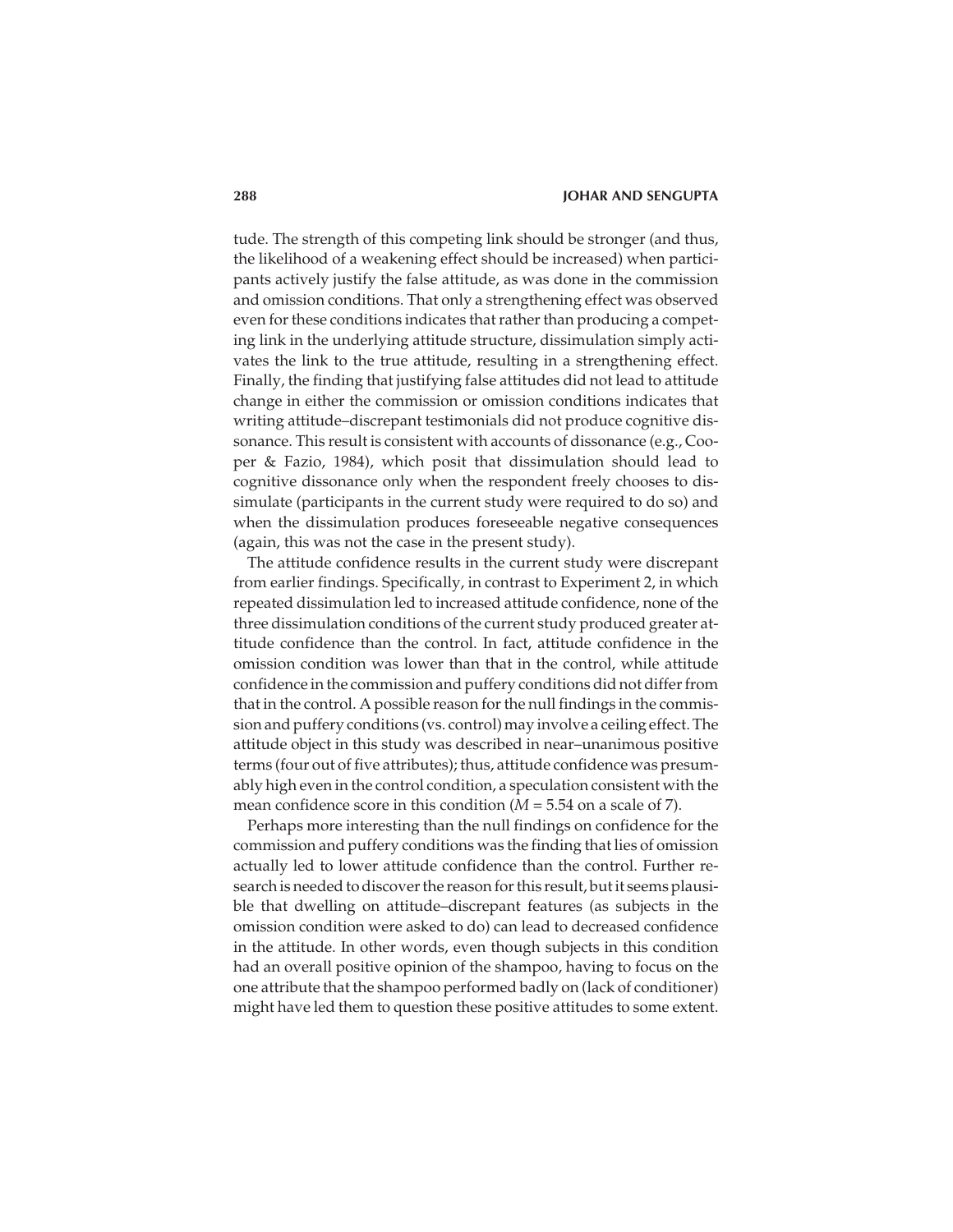Moreover, the comparatively lower extent of elaboration in this condition (as indicated by the lower number of total thoughts) may have adversely affected attitude confidence. Interestingly, however, this decrease in confidence did not lead to a lowering of the attitude–behavior link; in fact, the attitude–behavior link in the omission condition was significantly greater than that in the control, suggesting that the decreased confidence was more than offset by an increase in other factors that positively influence attitude strength (e.g., attitude accessibility).

# **GENERAL DISCUSSION**

Dissonance–based perspectives on attitude dissimulation suggest that lying can change attitudes in the direction of the lie, as long as the dissembler freely chooses to lie and feels personally responsible for possible negative consequences (Festinger, 1957; Salancik & Conway, 1972). However, attitudinal lies are often harmless and may not have aversive consequences; such lies typically do not result in attitude change (Cooper & Fazio, 1984). An important question concerns other possible effects of this type of fairly ubiquitous attitudinal lying. This research examined a counter–intuitive but compelling proposition, namely that dissimulation may, under certain conditions, serve to strengthen prior attitudes rather than to undermine them. Three experiments found support for this proposition and in doing so, extended previous work on dissimulation effects (Maio & Olson, 1995; 1998) in three ways. First, in contrast to previous research that has tested this proposition in the context of strong attitudes, we focused on the domain of weak attitudes. Second, we studied consequences of dissimulation for several dimensions of attitude strength other than attitude accessibility. Third, we induced attitude dissimulation in a variety of ways ranging from forced dissimulation to more naturalistic dissimulation scenarios.

Collectively, our results provide strong evidence for the premise that attitude dissimulation activates the true underlying attitude and hence results in attitude strengthening. They also serve to refute a plausible alternative hypothesis that dissimulation results in the creation of a "false attitude" node in memory, which could result in response competition and weakening. In particular, the focus on weak attitudes provides strong evidence against this alternative hypothesis, given the greater likelihood of such a structural change obtaining for weakly held attitudes. Apart from serving to bolster the activation–based mechanism for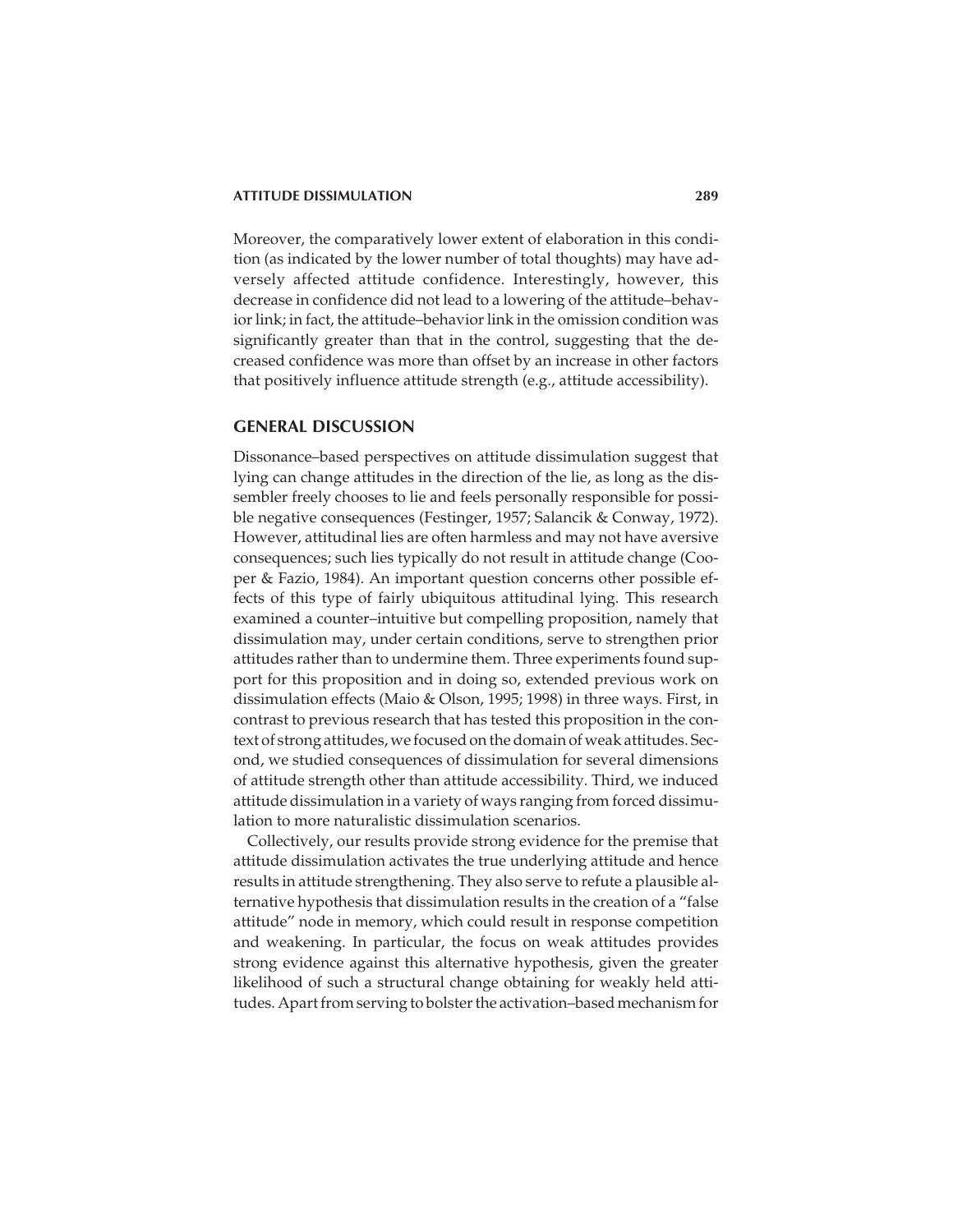dissimulation effects and arguing against the perspective that dissimulation causes structural changes, these findings are also useful in terms of generalizing earlier results (for strong attitudes) to the domain of weak attitudes—a context in which dissimulation may be even more likely to occur.

Given the complex relationships between various antecedents and consequences of strength (Krosnick & Petty, 1995; Raden, 1985), it is important to examine multiple strength–related constructs. The second major goal of this research therefore consisted of examining dissimulation effects on strength dimensions other than attitude accessibility. Thus, Experiments 2 and 3 studied the effects of lying about weakly held brand attitudes on several variables such as attitude persistence, attitude confidence and the attitude–behavior link. Consistent with the premise that lying involves activation of the underlying attitude, dissimulation was found to lead to increases in attitude persistence as well as the attitude–behavior link. Although the effects for attitude confidence were less clear, the broad convergence between the strength results from our experiments is particularly reassuring given the different methods (response latency versus pen–and–paper) used across these experiments.

The third contribution of this research concerns the different manipulations of dissimulation that were utilized across experiments. While Experiments 1 and 2 employed different versions of an artificial forced dissimulation paradigm, Experiment 3 used a testimonial–writing context to induce more naturalistic lying. In addition, Experiment 3 included an examination of different types of lying that occur in everyday life—lies of commission, omission, and puffery. The finding that the attitude–behavior correlation for all three types of lying was higher than that in the control condition again supported the premise that dissimulation involves activation of the true attitude, thereby producing attitude strengthening. Importantly, because the formation of a competing link to the false attitude should be facilitated when respondents justify their lies, the strengthening results obtained in the two "justification" conditions (lying of commission and omission) provide a strong refutation of the alternative thesis that dissimulation leads to a change in attitude structure.

Our findings have important practical implications. Because of social desirability concerns, people may often lie about their feelings on controversial topics such as race/gender relations. For instance, a person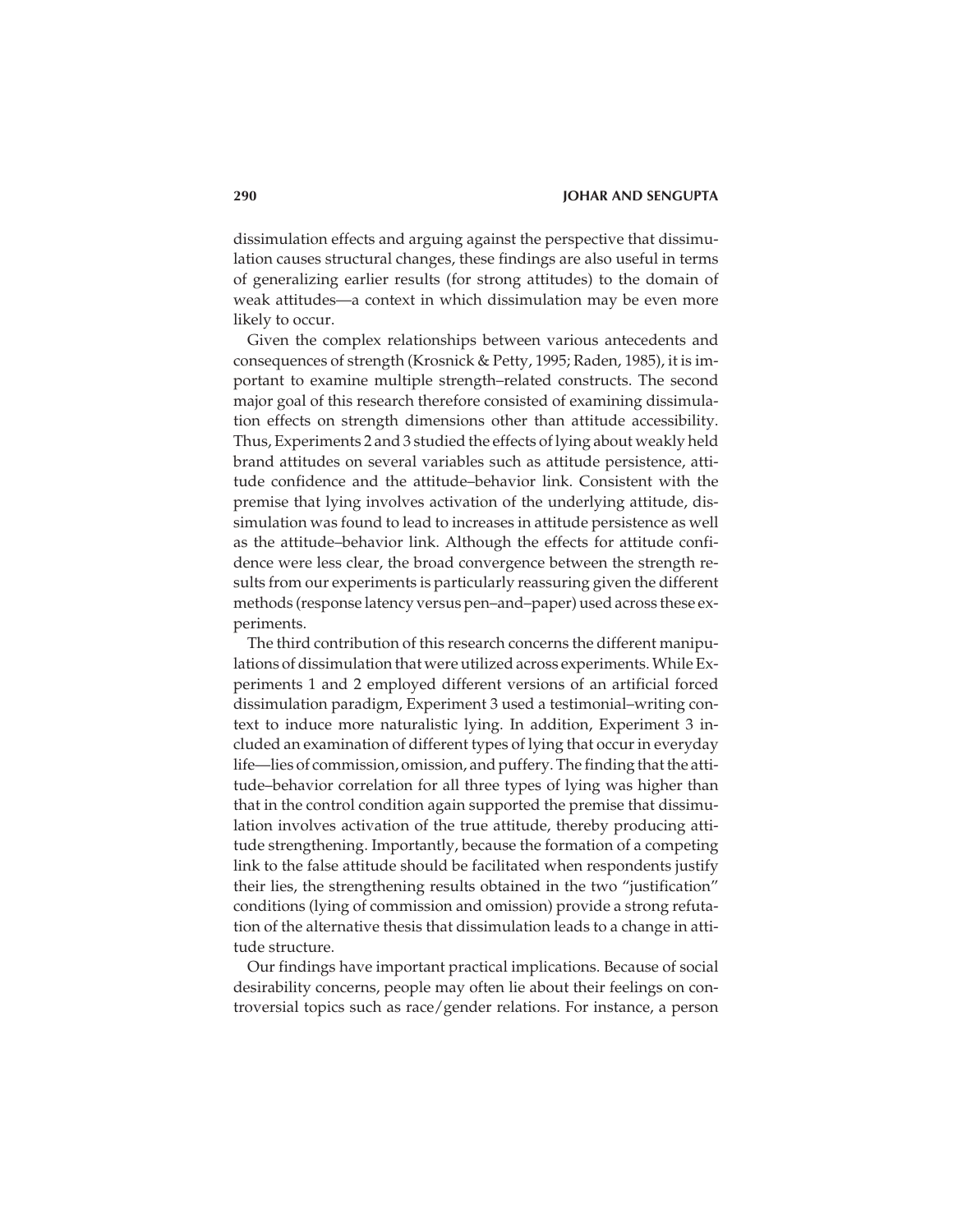who harbors weakly negative attitudes toward minority groups might lie about such attitudes in social settings. The current findings on the effects of dissimulation on attitude–behavior relationship suggest that such dissimulation can actually cause future behavior toward these minority groups to be more hostile (because of the increased strength of the underlying negative attitude) than it otherwise might have been. Clearly, therefore, dissimulation can have potentially adverse, and unexpectedly significant consequences.

Some limitations of our work offer avenues for future exploration. In particular, it would be interesting to further examine the specific process underlying dissimulation. While our findings all converge on the proposition that dissimulation involves an activation of the true attitude, our research did not include measures that would tap into these processes. Future work in this area could include retrospective protocols that might provide insights into participants' thoughts during the process of dissimulation. Such protocols could also help to identify whether dissimulation, as has been suggested by Maio and Olson (1995), is accompanied by a deliberate suppression of the true attitude. Such a process has been found to increase the accessibility of the thought which is sought to be suppressed (Wegner, 1994), and would help to explain some of the effects of dissimulation on attitude strength. It is somewhat unlikely, however, that such thought suppression will be needed for weakly held attitudes, since they are less likely to be automatically activated on exposure to the attitude object.

Another interesting question in the dissimulation area has to do with the attitudinal response that is provided by people who habitually lie about an issue. For example, people who hold socially undesirable attitudes may also be quite practiced in responding with a more desirable, but false attitude. What are the conditions that militate against such a tendency? Some recent research on "dual attitudes" (Wilson, Lindsey, & Schooler, 2000) offers an answer. According to dual attitude models, people can hold two simultaneous attitudes toward an object—an automatic, implicit attitude, and a recently constructed explicit attitude. A rough parallel may be drawn between implicit vs. explicit attitudes on the one hand, and "true" vs. "false" attitudes on the other. In other words, people may have true attitudes that are automatically retrieved; however, they may also be able to construct a "false" attitude online. According to the dual attitudes model, the attitude that gets reported might be determined by available cognitive capacity. Thus, if the person is al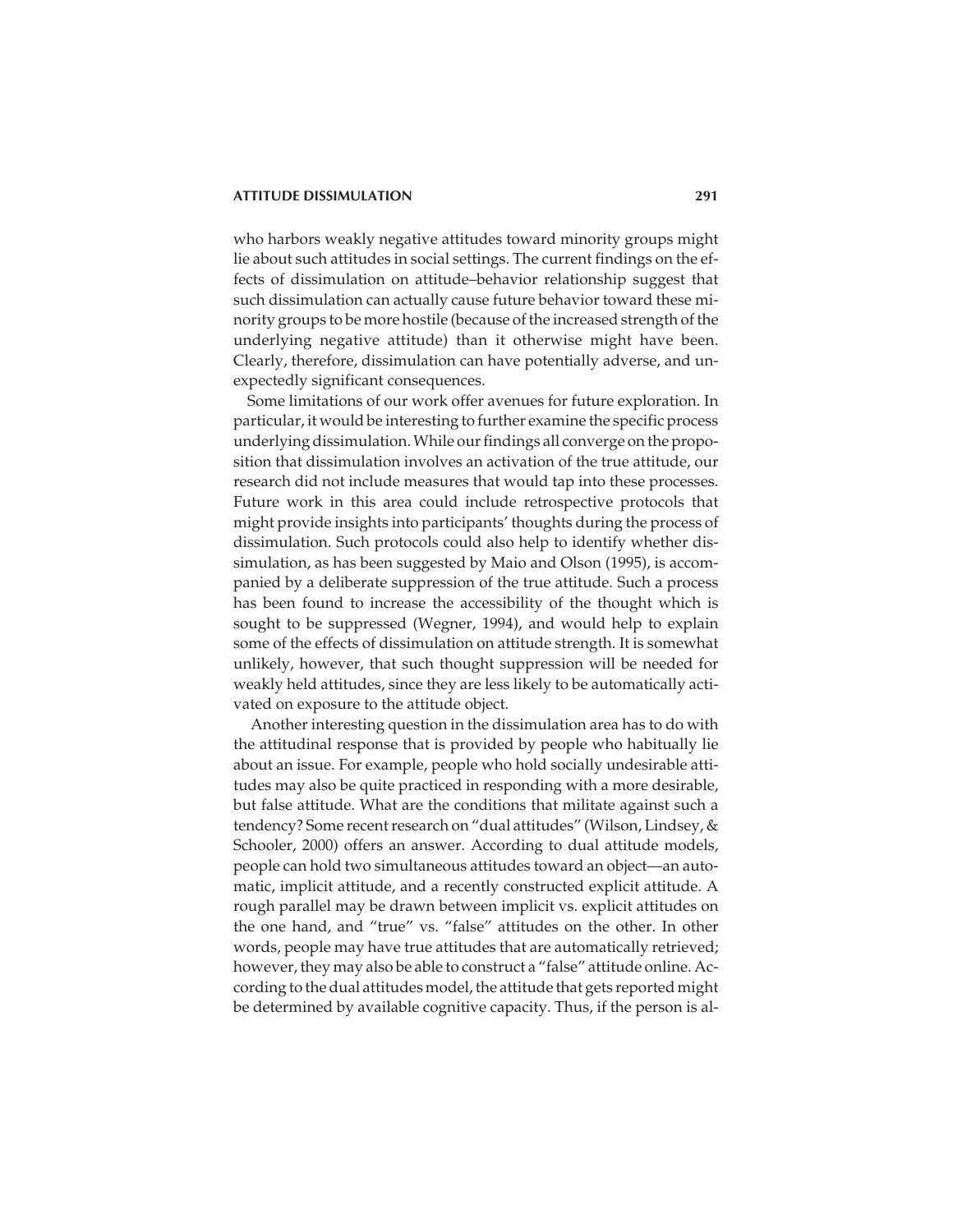lowed sufficient time and opportunity to deliver an attitudinal response, the false attitude is likely to be reported; however, if capacity is constrained, the true attitude will be manifested. Future research could apply this idea to uncover conditions under which true vs. false attitudinal responses are provided.

# **REFERENCES**

Anderson, J.R. (1990). *Cognitive Psychology and its Implications*. New York: W.H. Freeman. Bargh, J.A., Chaiken, S., Govender, R., & Pratto, F. (1992). The generality of the automatic attitude

- activation effect. *Journal of Personality and Social Psychology*, *62*, 893–912.
- Bassili, J. N. (1998). *Simultaneous accessibility: A prerequisite to heated intrapsychic conflict.* Paper presented at the annual meeting of the International Society of Political Psychology, Montreal, July 12-15.
- Bem, D.J. (1972). Self–perception theory. In L. Berkowitz (Ed.), *Advances in Experimental Psychology* (Vol 6, pp. 1–62), San Diego, CA: Academic Press.
- Berger, I.E. (1992). The nature of attitude accessibility and attitude confidence: A triangulated experiment. *Journal of Consumer Psychology*, *1* (2), 103–123.
- Berger, I.E., & Mitchell, A.A. (1989). The effect of advertising on attitude accessibility, attitude confidence, and the attitude–behavior relationship. *Journal of Consumer Research*, *16*, 269–279.
- Cooper, J., & Fazio, R.H. (1984). A new look at dissonance theory. In L. Berkowitz (Ed.), *Advances in experimental psychology* (Vol. 17, pp. 229–266). San Diego, CA: Academic Press.
- DePaulo, B.M., Kashy, D.A., & Kirkendol, S.E. (1996). Lying in everyday life.*Journal of Personality & Social Psychology*, *70*, 979–995.
- Eagly, A.H. & Chaiken, S. (1993). *The Psychology of Attitudes*. Fort Worth, TX: Harcourt Brace Janovich.
- Einhorn, H.J., & Hogarth, R.M. (1978). Confidence in judgment: Persistence of the illusion of validity. *Psychology Review*, *85* (5), 395–416.
- Erber, M.W., Hodges, S.D., & Wilson, T.D. (1995). Attitude strength, attitude stability, and the effects of analyzing reasons. In R.E. Petty, & J.A. Krosnick (Eds.), *Attitude strength: Antecedents and consequences* (pp. 433–454). Mahwah, NJ: Lawrence Erlbaum.
- Fazio, R.H. (1986). How do attitudes guide behavior. In R.M. Sorrentino & E. T. Higgins (Eds.), *Handbook of motivation and cognition: Foundations of social behavior* (Vol. 1, pp. 204–233). New York: Guilford Press.
- Fazio, R.H. (1995). Attitudes as object–evaluation associations: Determinants, consequences, and correlates of attitude accessibility. In R.E. Petty and J.A. Krosnick (Eds.), *Attitude strength: Antecedents and consequences* (pp. 247–282). Mahwah, NJ: Lawrence Erlbaum.
- Fazio, R.H., Chen, J.M., McDonel, E.C., & Sherman, S.J. (1982). Attitude accessibility, attitude–behavior consistency, and the strength of the object–evaluation association. *Journal of Experimental Social Psychology*, *18*, 339–357.
- Fazio, R.H., Powell, M.C., & Williams, C.J. (1989). The role of attitude accessibility in the attitude–to–behavior process. *Journal of Consumer Research*, *16* (Dec), 280–288.
- Fazio, R.H., & Williams, C.J. (1986). Attitude accessibility as a moderator of the attitude–perception and attitude–behavior relations: An investigation of the 1984 presidential election. *Journal of Personality and Social Psychology*, *51*, 505–514.
- Fazio, R.H., & Zanna, M.P. (1981). Direct experience and attitude–behavior consistency. In L. Berkowitz (Ed.), *Advances in experimental social psychology* (Vol. 14, pp. 162–202). New York: Academic.
- Festinger, L. (1957). *A Theory of Cognitive Dissonance*. Stanford, CA: Stanford University Press.
- Haugtvedt, C.P., Schumann, D.W., Schneier, W.L., & Warren, W.L. (1994). Advertising repetition and variation strategies: Implications for understanding attitude strength. *Journal of Consumer Research*, *21* (June), 176–189.
- Hodges, S.D., & Wilson, T.D. (1994). Effects of analyzing reasons on attitude change: The moderating role of attitude accessibility. *Social Cognition*, *11*, 353–366.